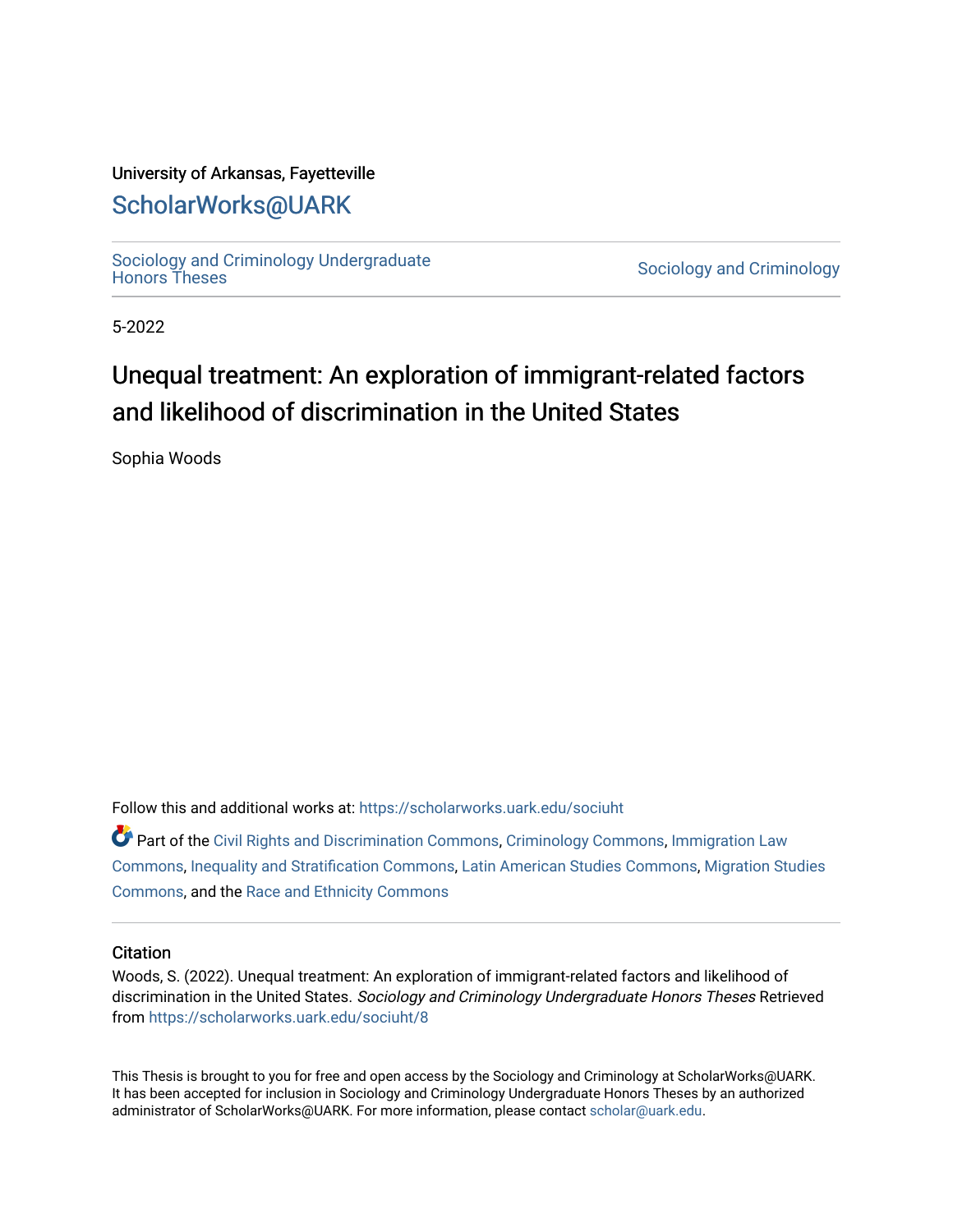### **Unequal treatment: An exploration of immigrant-related factors and likelihood of discrimination in the United States.**

An Honors Thesis submitted in partial fulfillment of the requirements for Honors Studies in Criminology and Sociology

By

Sophia Woods

Spring 2022

Criminology and Sociology

J. William Fulbright College of Arts and Sciences

**The University of Arkansas**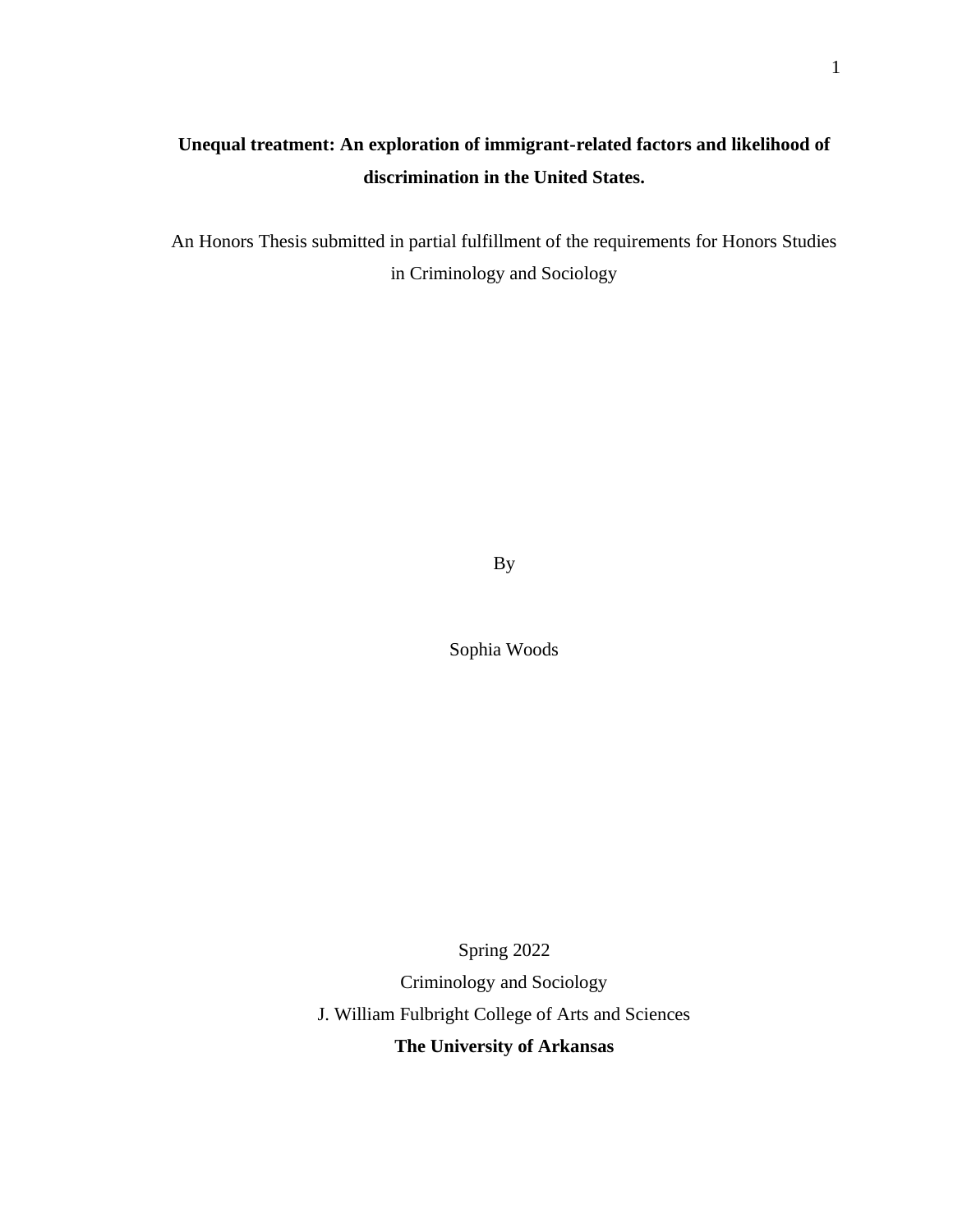#### **Acknowledgements**

Throughout the research and writing of my thesis, I have received continuous support and aid from my thesis advisor, Dr. Rocio Paez Ritter, for whom I would like to express my deepest gratitude. I would also like to express my thanks to Dr. Anthony Barnum, Dr. Andrew Dowdle, and Dr. Linda Jones for serving on my thesis committee. In addition, I would like to show my appreciation to my friends, family and the University of Arkansas Sociology and Criminology Departments for their endless support throughout my undergraduate career.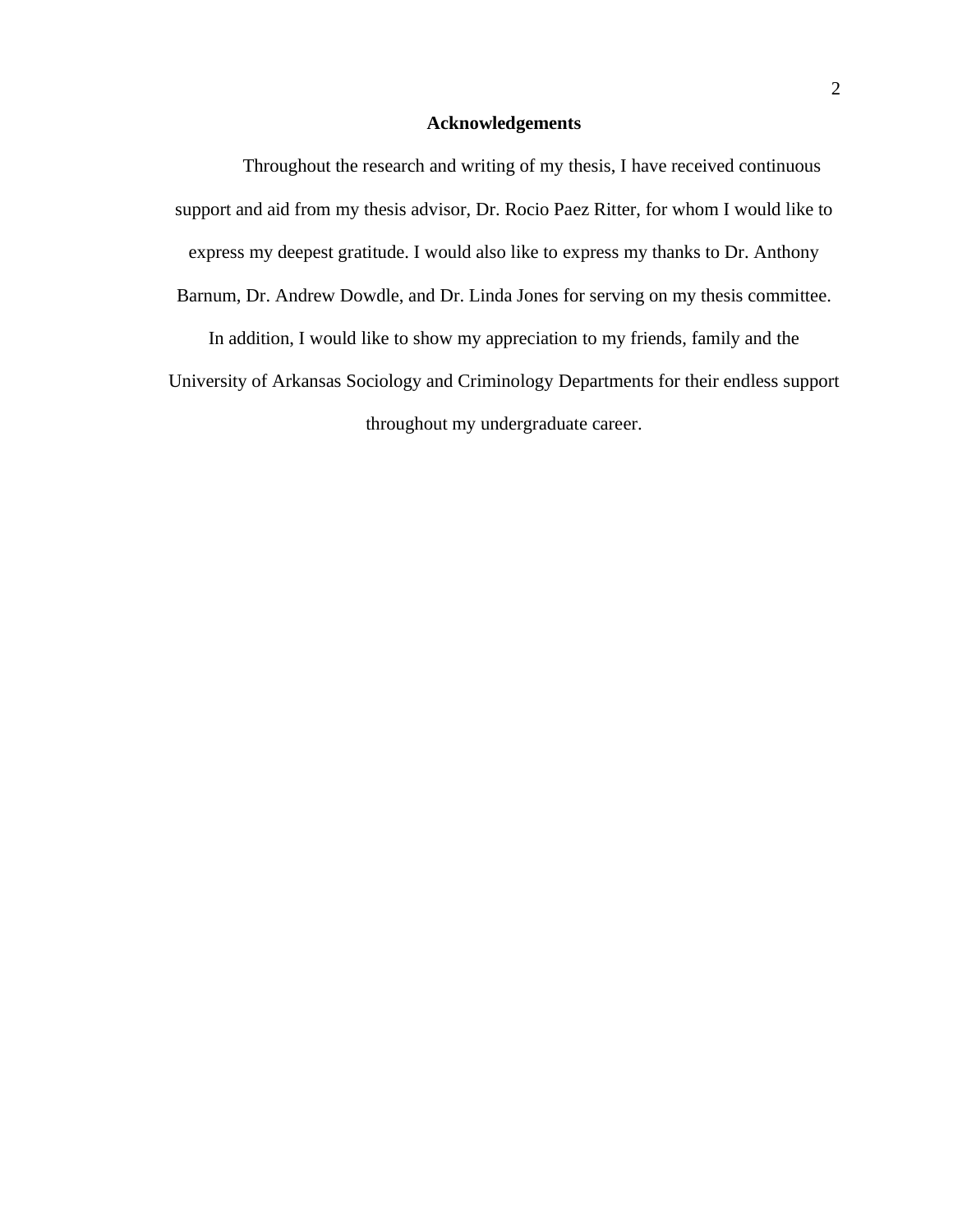### TABLE OF CONTENTS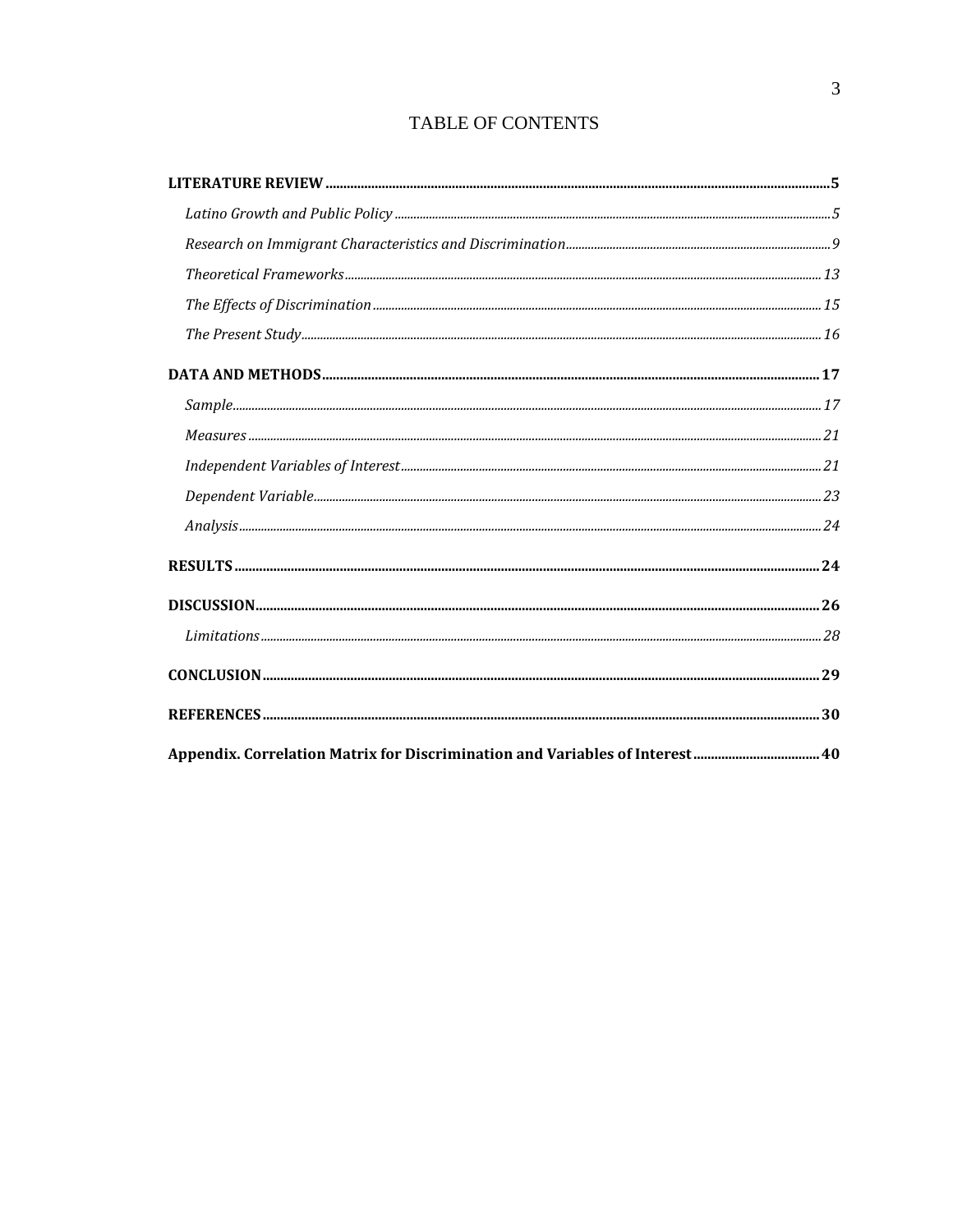## UNEQUAL TREATMENT: AN EXPLORATION OF IMMIGRANT-RELATED FACTORS AND LIKELIHOOD OF DISCRIMINATION IN THE UNITED STATES

From 2010 to 2020, the Latino population in the United States (U.S.) has increased 23%, now comprising 18.7% of the total population (U.S. Census Bureau 2021). Despite this considerable growth, anti-immigrant sentiments have dominated the American public opinion for decades. The pervasive rhetoric surrounding immigrants and immigration has been damaging for those that came to the U.S. with hopes of achieving the American Dream. This has impacted a vast number of ethnic groups but none more than the Latino immigrant population due to their rapid growth and expansion (Pryce 2018; McCann and Boateng 2020).

The dominating xenophobic sentiments influenced the enactment of public policies, creating a type of legal violence (Menjivar and Abrego 2012), which have shown to increase immigrant experiences of discrimination, psychological distress, social isolation, and fear of law enforcement agencies (Torres 2010; Ayon and Beccera 2013; Ayon 2015; Quiroga, Medina, and Glick 2015; Theodore and Habans 2016; Kwon and Han 2019; Negi et al. 2019). Further, this nativist sentiment has guided a widespread false narrative of immigration being associated with increasing levels of crime (Reid et al. 2005). Contrary to popular belief, the evidence has shown that immigration rather serves as a protective factor to crime, resulting in lower rates of crime in communities with large concentrations of immigrants among populations of both immigrants and nonimmigrants (Desmond and Kubrin 2009; Martinez, Stowell, and Lee 2010; Boateng, Pryce, and Chenane 2021).

With Latinos being a consistently growing ethnic group in the U.S. and existing policies heightening levels of discrimination, it is important to explore and determine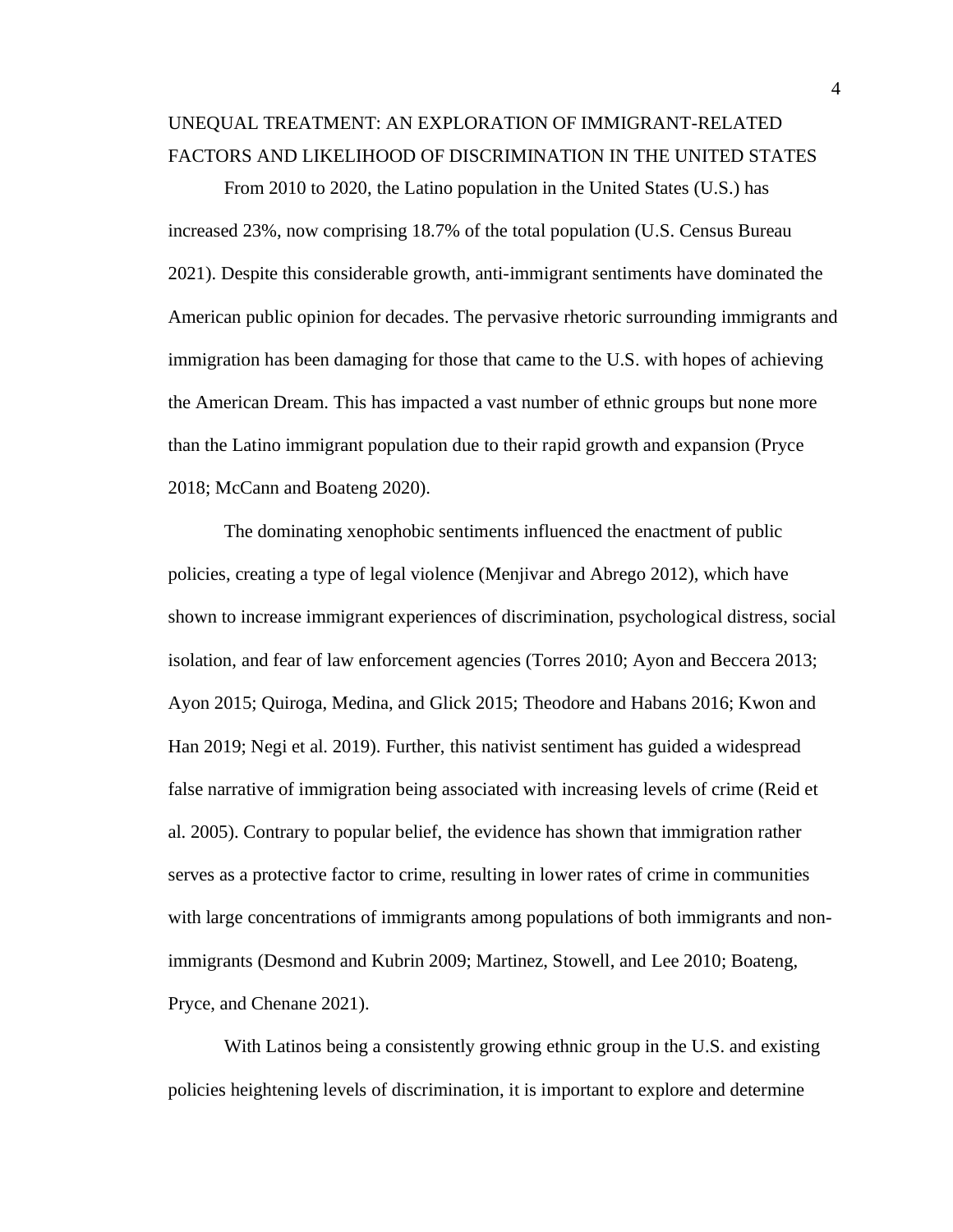which immigrant-related factors influence the likelihood of discrimination. This knowledge is useful as the consequences of discrimination have been damaging. Thus, knowing which Latino subgroups are at a higher risk for discrimination can help guide future policies.

#### <span id="page-5-0"></span>LITERATURE REVIEW

#### <span id="page-5-1"></span>*Latino Growth and Public Policy*

For more than a century, the public rhetoric has been overwhelmed with antiimmigrant sentiments and false narratives surrounding immigrants in the United States. Understanding the public narrative is important as it exhibits a great influence on public policy (Burstein 2003). Throughout the years, the public nativist sentiments have been guided by the ethnic and racial make-up and the country of origin of the immigrant population, leading to many shifts in the exclusionary policies set forth by the U.S. government.

Immigration policy in the United States saw its first major turning point in 1882 with the Chinese Exclusion Act, demonstrating a shift towards a negative view of immigrants in the United States. The 1882 Chinese Exclusion Act barred the entrance of Chinese laborers into the United States, acting as one of the first attempts to control immigration by the federal government. It was the first act passed to forbid the entrance of an entire ethnicity (Calavita 2000). The passing of this act by Congress paved the way to the subsequent immigration policies set in place to control Latino immigration. Accordingly, growth in the Latino populations immigrating to the United States has happened for a variety of reasons, ranging from political, to economic, to social motivations. Motivations vary depending on heritage and country of origin, all of which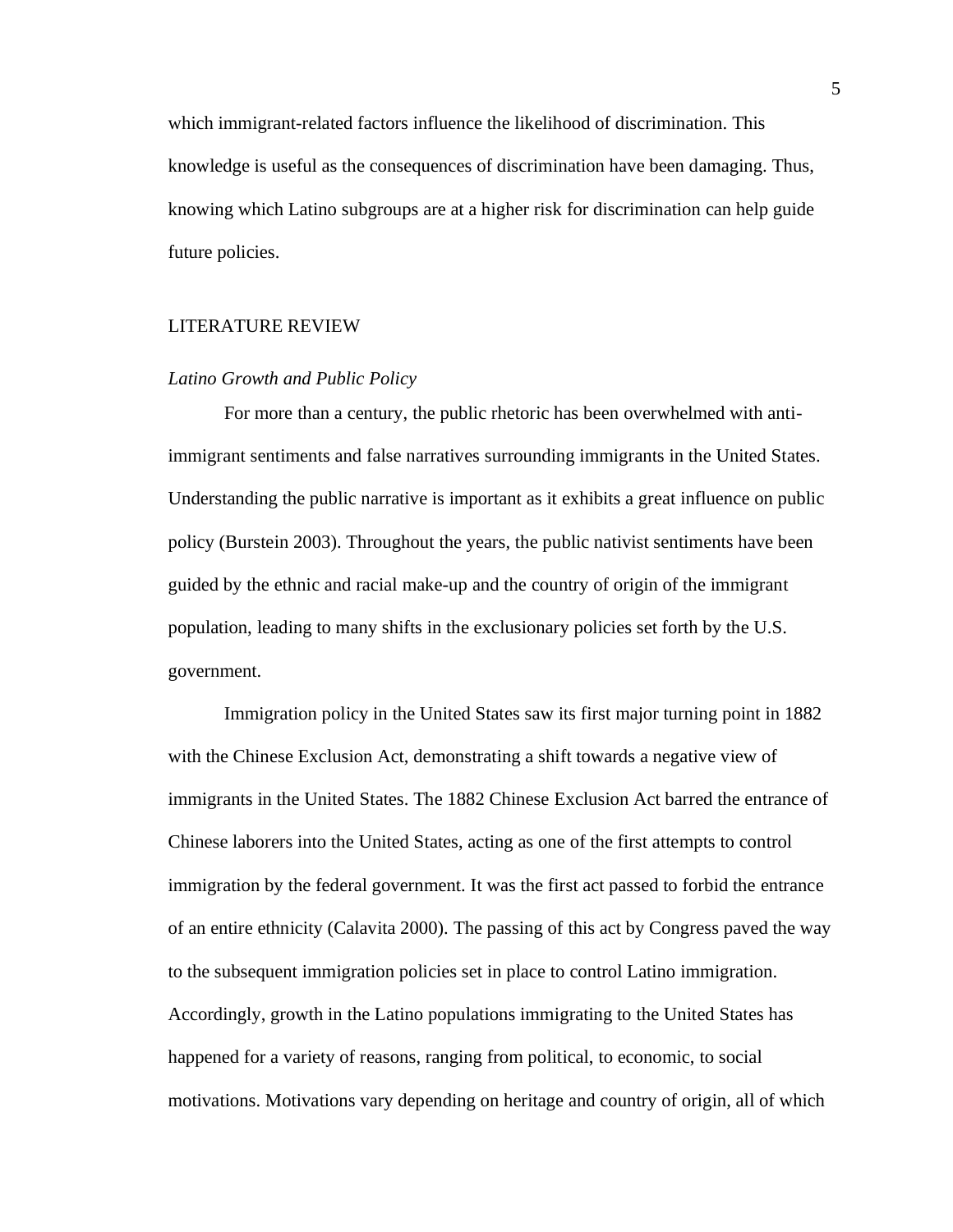have been continuously controlled by the standing immigration policies favoring different ethnic groups at different times (Durand, Telles and Flashman 2006).

Congress passed the Immigration Act of 1917 to grant U.S. citizenship to Puerto Ricans, to encourage Mexican immigrants to come work in the states, and to require literacy of all immigrants entering the U.S. (Tienda and Sanchez 2013). However, this inviting attitude shifted in 1921 with the first implementation of 24 quota acts limiting the number of immigrants allowed to enter the U.S. Soon thereafter in 1925, the U.S. Border Patrol was created, followed by an estimated 300,000-500,000 Mexican deportations (PBS 2013). In 1930, the "Mexican" race was added to the U.S. Census, though the Mexican government and other lobbyists had it successfully removed quickly after (Demby 2014).

The 1951 Bracero Program brought, on average, 350,000 Mexican laborers to the United States annually until its end in 1964, resulting in a drastic increase to the estimated 4 million Latinos in 1950 (PBS 2013; Rumbaut 2006). In 1965, reforms to the Immigration and Nationality Act retracted the national quotas and set a numerical limit-170,000- on the number of visas to be given to those immigrating from Eastern Hemisphere countries (Durand et. al. 2006). The act promoted family reunification as a reason for admission, prompting whole families to immigrate to the United States in hopes of building a better life for their children (Tienda and Sanchez 2013). In 1968, a numerical total of 120,000 was set for visas granted to the Western Hemisphere countries, creating an inequality favoring visas granted to Latino immigrants from Latin American countries and limiting visas granted to Latino immigrants from Mexico, and thus jumpstarting the growth of unauthorized immigrants in the U.S. (Durand et. al.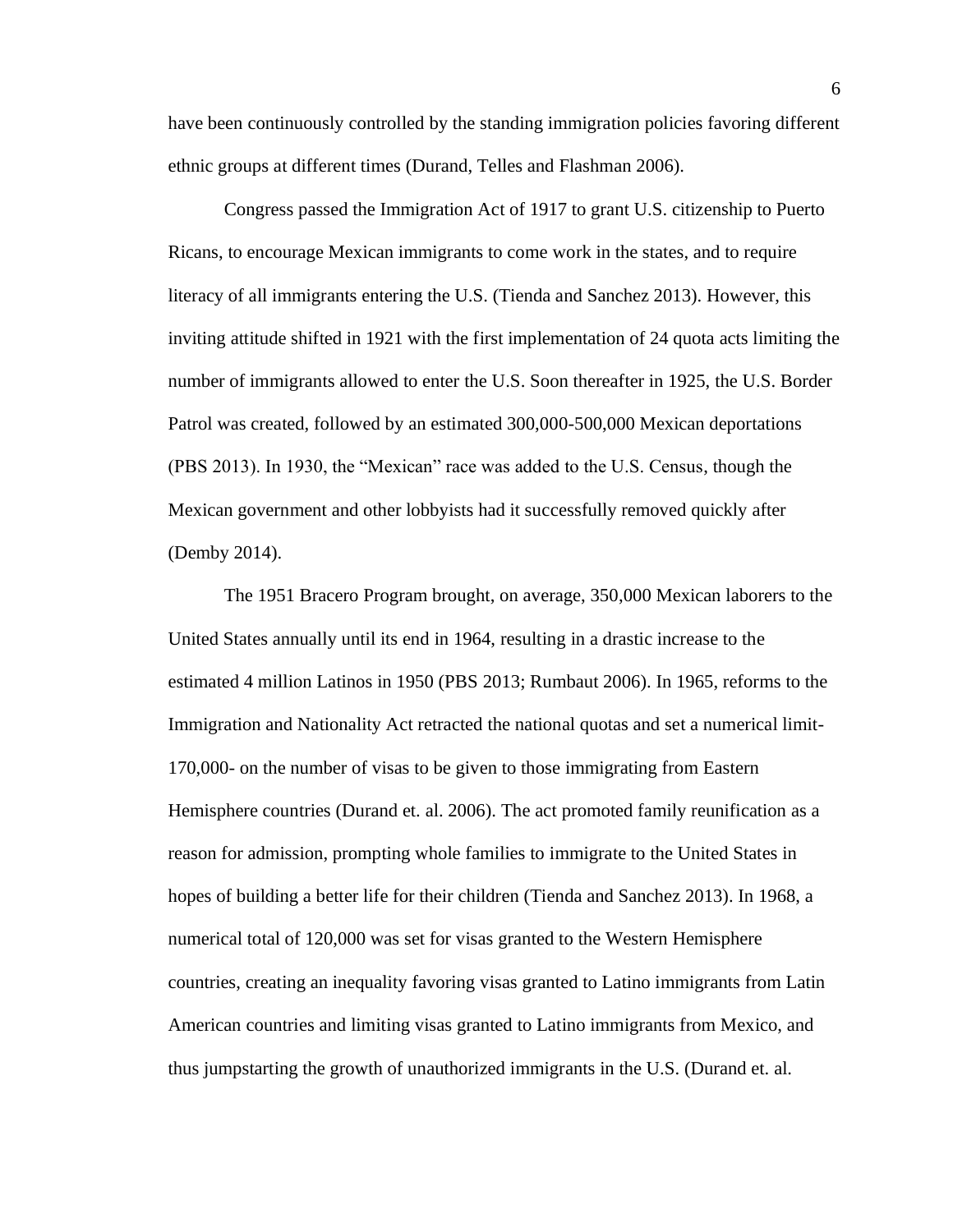2006). The 1970 Census added the first Spanish-origin category, widening the parameters for Latino inclusion in the total U.S. population count, providing estimates of more than 12 million (Rumbaut 2006).

As Cubans began fleeing their country in search of asylum in the U.S., the 1966 Cuban Adjustment Act granted permanent residency to Cubans having lived in the U.S. for more than a year, and the 1980 Refugee Act separated refugees from inclusion in the established quotas (Tienda and Sanchez 2013). Accordingly, the population continued to grow to an estimated 14.6 million Hispanics<sup>1</sup> in 1980 (Pew Research Center 2022). As of 1986, overall immigration to the U.S. began to slow. Despite this trend, the Latino population was still growing rapidly although the country of origin began to shift, favoring those from Central American countries (Tienda and Sanchez 2013).

The 1986 Immigration Reform and Control Act granted amnesty to nearly 3 million immigrants, mostly Mexican as many Central Americans did not meet the residency requirements, who had entered the U.S. illegally. However, the act also strengthened border enforcement and put sanctions in place to require employers to monitor and report the legal status of their employees (PBS 2013). By 1990, Latinos became the largest immigrant population in the U.S., at 22.6 million, when the U.S.

<sup>1</sup> Following the guidance of the Pew Research Center, the terms Hispanic and Latino will be used interchangeably for the purpose of this paper to represent anyone who selfidentifies as having Hispanic or Latino heritage, as preferences for ethnic identity terms have changed throughout the years of the U.S. Census data collection (Pew Research Center 2021).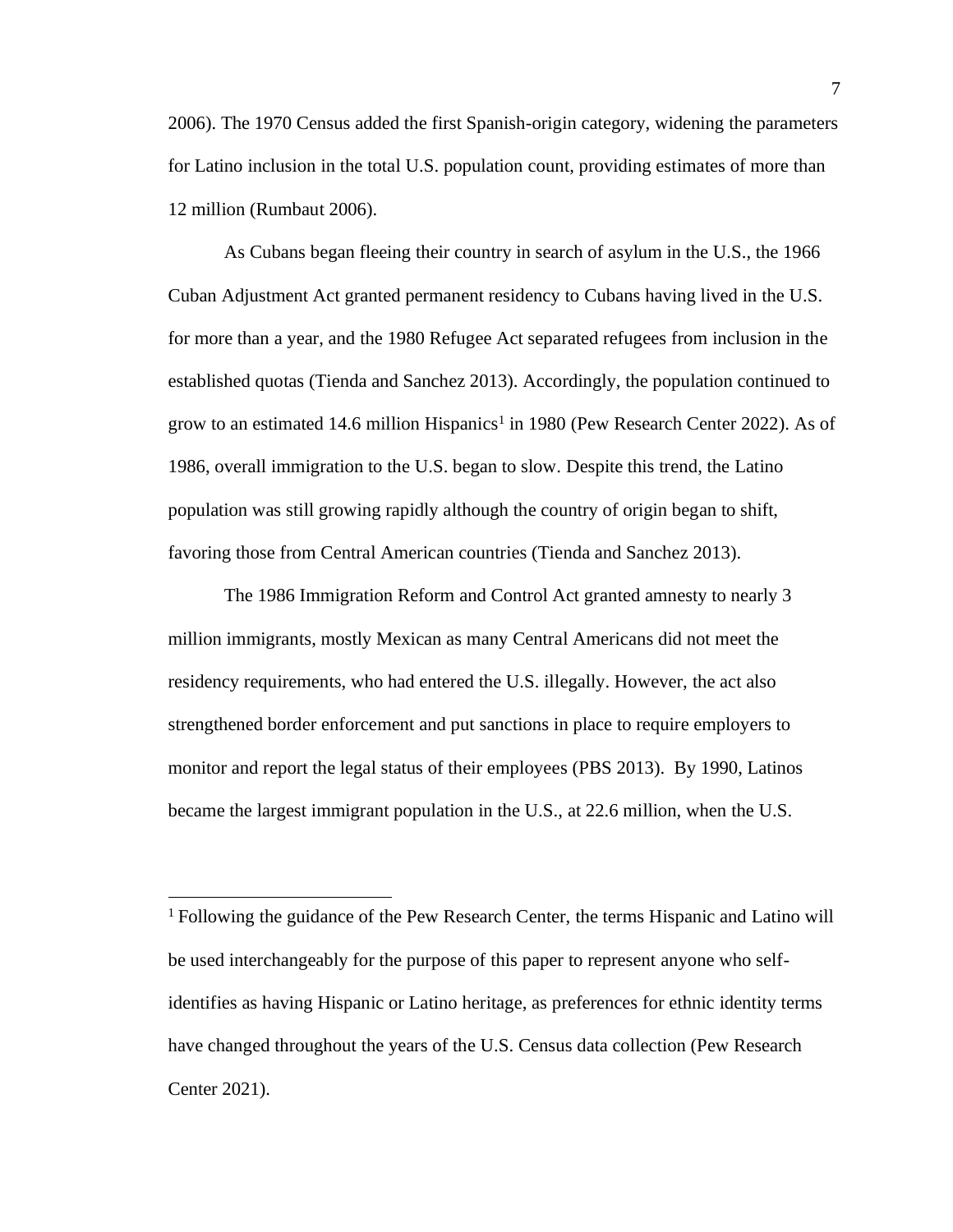Census expanded the categories for countries of origin included in the total Hispanic population count (Rumbaut 2006; U.S. Census Bureau 2021). The 1996 Illegal Immigration Reform and Immigrant Responsibility Act was passed limiting benefits for all immigrants and loosening the grounds for border patrol deportation. The conjunction of these acts moved immigration trends further away from Mexico and specifically towards Cuban migration (Tienda and Sanchez 2013).

Between 1997 and 2001, a variety of acts were passed to provide temporary legal status to Salvadorans, Hondurans, Nicaraguans, and to those from countries experiencing disaster or conflict (Tienda and Sanchez 2013). The 2000 Census introduced the term Latino as an ethnicity in concurrence with Hispanic and by 2003, the Latino population became the largest minority group in the U.S. at 40 million, surpassing African Americans (Rumbaut 2006; PBS 2013; U.S. Census Bureau 2021).

As demonstrated by the aforementioned policy changes, the country of origin dominating the Latino population in the U.S. has varied dramatically since the considerable onset of immigration in the early 20th century. However, due to the fluctuation in racial and ethnic categories listed in the U.S. Census, the most reliable data on Latino growth comes from the 21st century. The 2010 and 2020 Census' mirror that of 2000 with Hispanic and Latino listed as ethnic counterparts (U.S. Census Bureau 2021). Up from 35.7 million in 2000, 50.8 million Latinos resided in the U.S. in 2010 (Pew Research Center 2017). Reaching 62.1 million in 2020, Latinos now account for nearly 20% of the U.S. population (Pew Research Center 2021).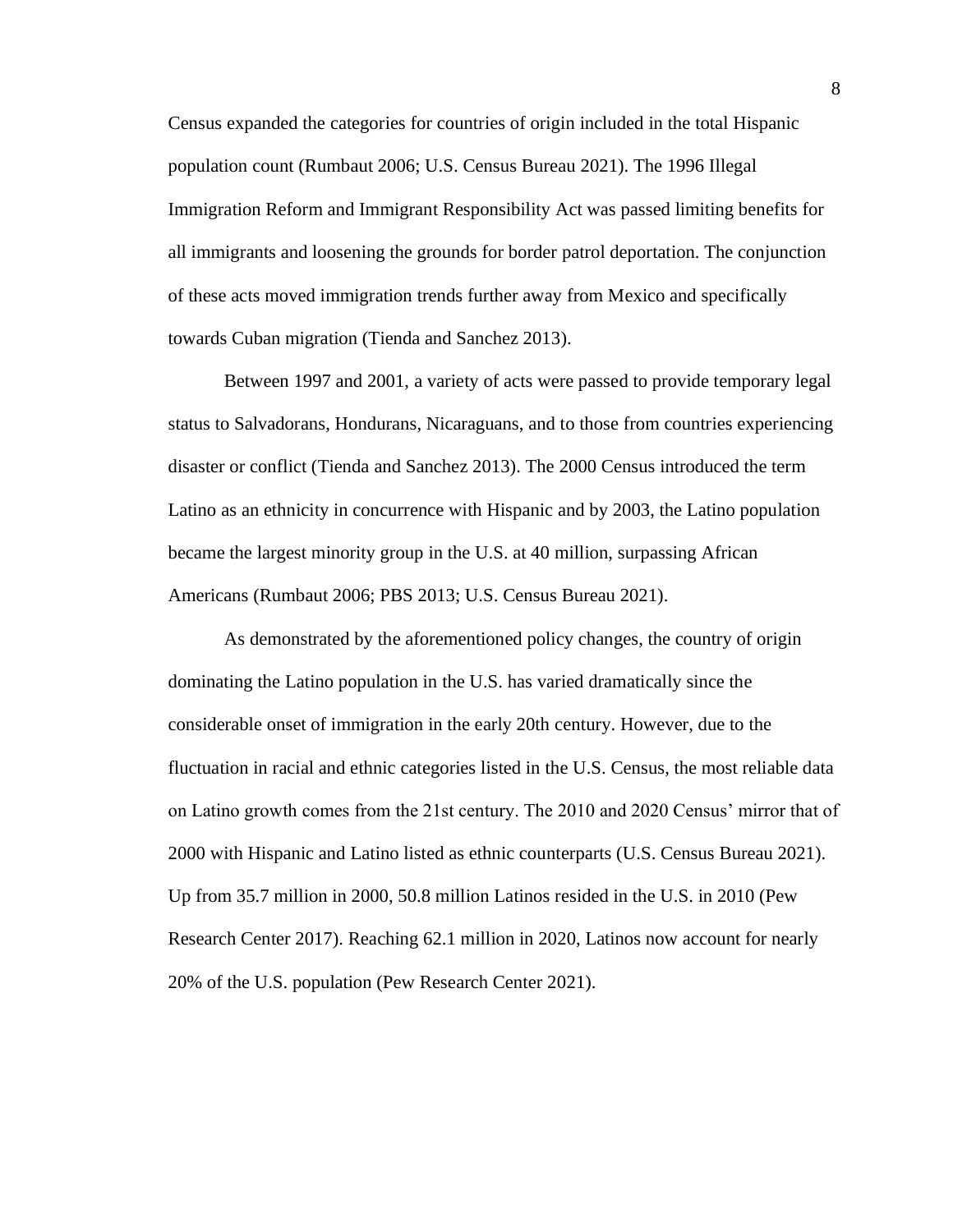#### <span id="page-9-0"></span>*Research on Immigrant Characteristics and Discrimination*

Discrimination is defined as unequal treatment of people and groups based on characteristics: race, gender, sexual preference, and age (American Psychological Association 2019). Discrimination on the basis of race can presents itself in a variety of forms, as Kessler and Mickelson (1999) note nine types of discrimination categories: inferior treatment, treatment as if you are not smart, fear from others, non-courteous treatment, disrespectful treatment, poor service in stores, treatment like you are not honest, name calling or insults, and threats or harassment. For most Latinos, discrimination is a daily experience persisting throughout the lifetime (Kessler and Mickelson 1999; Morales et al. 2015; Almeida et al. 2016; Pew Research Center 2021). Regardless of the type of discrimination that appears in the lives of Latino immigrants, those that experience discrimination report higher levels of depression and anxiety, isolation from the U.S. mainstream resources and populations, and substance use disorders (Kessler and Mickleson 1999; Flores et al. 2008; Torres 2010; Verrissimo et al. 2014; Ayon 2015; Negi et al. 2019). Due to the broad issue of Latino immigrant discrimination, a number of studies have examined the characteristics that influence the likelihood of discrimination among Latino immigrants in the U.S., though results have significantly varied.

For instance, some studies have found that male Latino immigrants are more likely to experience higher levels of discrimination than their female counterparts (Kessler and Mickelson 1999; Perez, Fortuna, and Alegria 2008; Morales et al. 2015). While it may be true that male Latinos are exposed to more instances of discrimination, Crosby (1984) hypothesizes that female Latinos experience higher levels of discrimination, but are more likely to deny being discriminated. This hypothesis is in line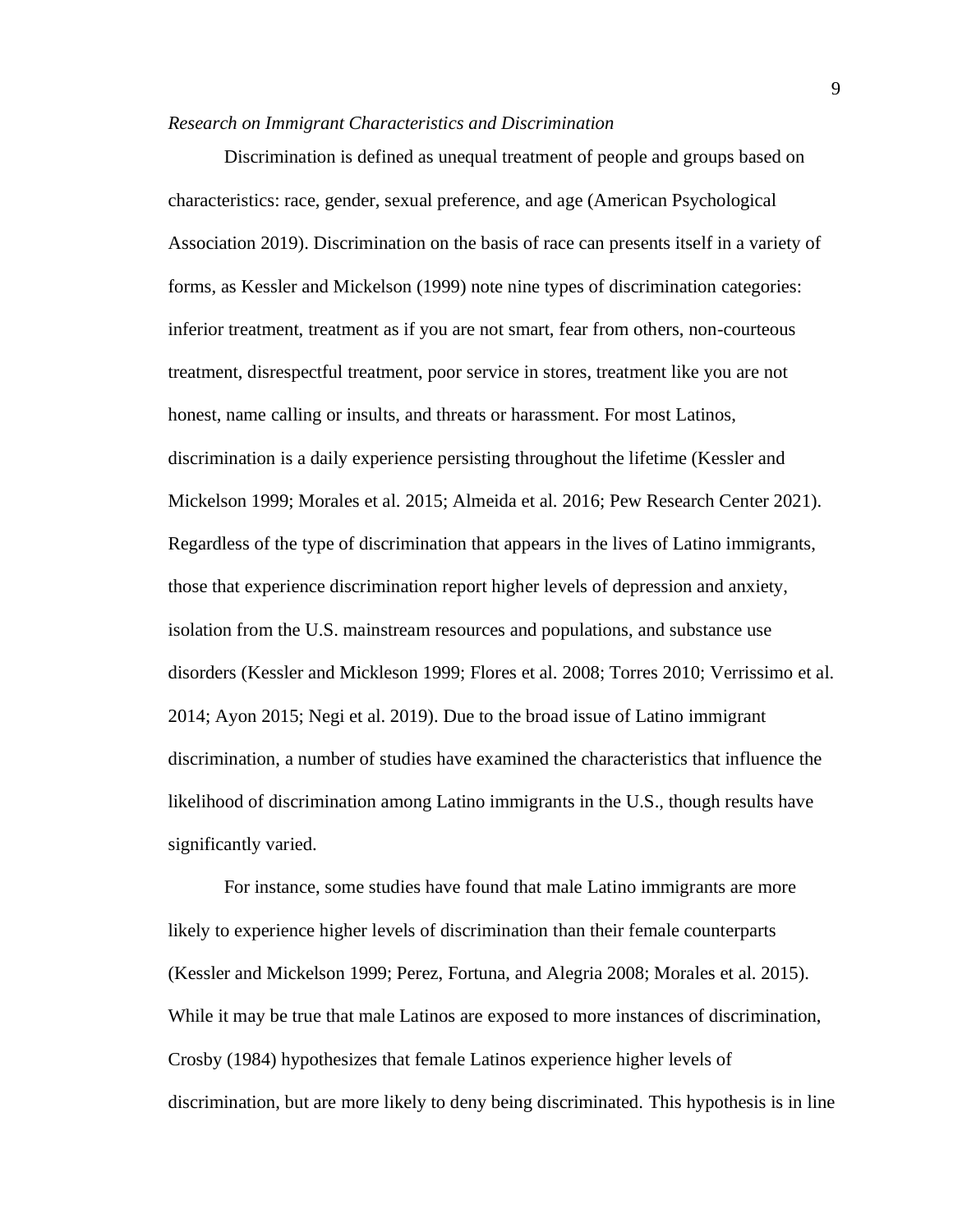with recent findings from Sheppard et al. (2014), demonstrating that Latina women are 71% less likely to report discrimination to care providers, though a large portion of the sample reported discrimination to the researchers. Thus, findings have varied with many reporting higher levels of discrimination among female Latino immigrants (Finch et al. 2000). With the variety of findings concerning discrimination and gender, the real numbers may be unknown. On the other hand, consistent findings have indicated higher levels of discrimination among younger Latino immigrants (Perez et al. 2008; Nadal, Mazzula, Rivera, and Fujii-Doe 2014). Younger Latino immigrants may be more likely than their older counterparts to assimilate into the mainstream, and thus interact with a wider variety of people exposing them to discrimination in society. Unmarried Latino immigrants have consistently been found to report higher levels of discrimination (Perez et al. 2008; Wheeler et al. 2010).

The literature surrounding the effect of ethnic identity, defined as someone's social identity within the context of ethnic group membership (American Psychological Association N.d.), has shown mixed results. For example, Torres (2010) found that ethnic identity acts as a buffer for discrimination. When Latino immigrants experience discrimination, strong ethnic identity speeds the recovery from the event and lowers the intensity of its impact, whereas those with low ethnic identity, or those exploring a new ethnic identity, experience slower recovery times and the discriminatory event has a higher impact. However, Perez et al. (2008) found that strong ethnic identity lead to higher levels of reported discrimination, as they are less assimilated into the mainstream culture.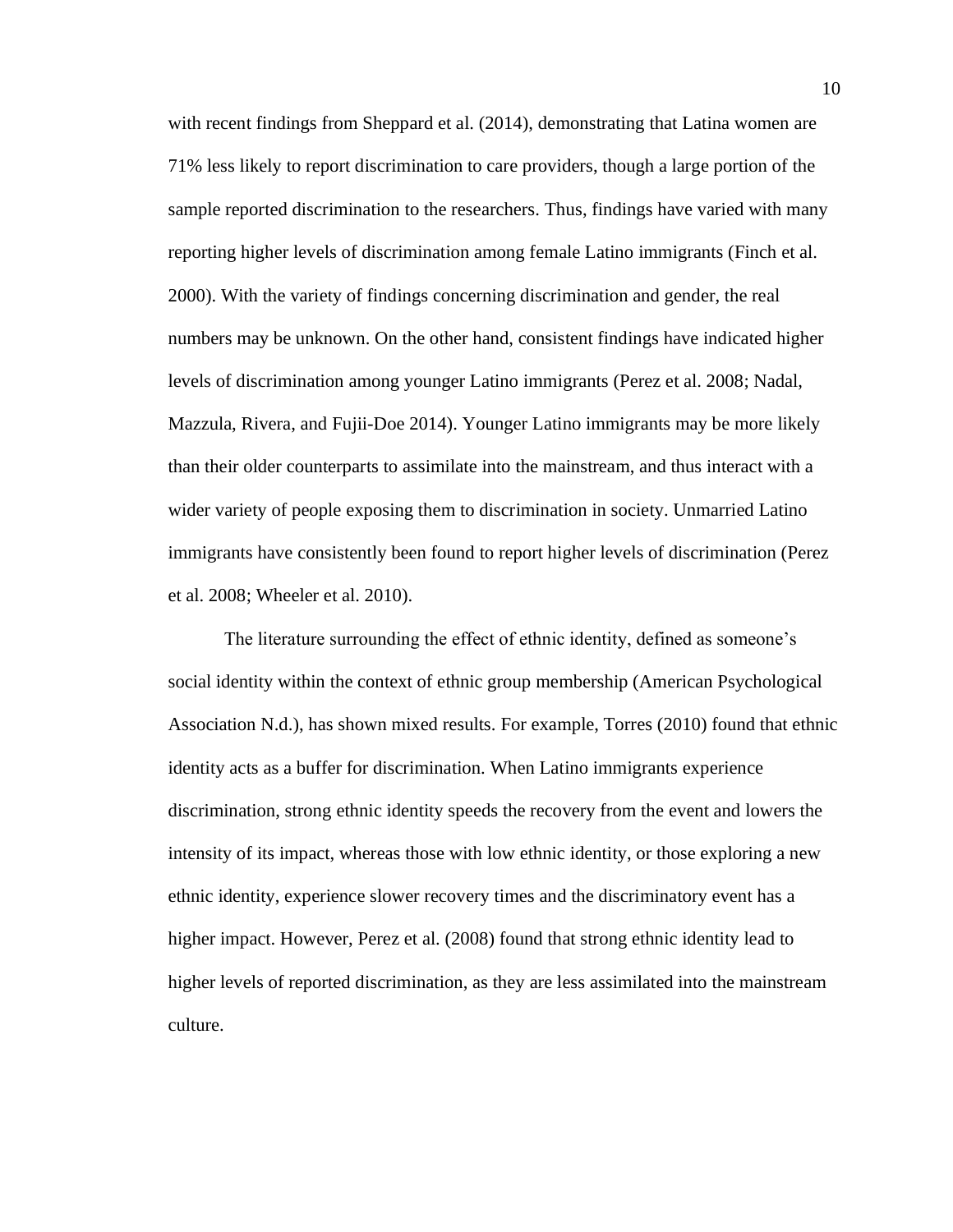The existing research regarding assimilation, defined as the process of adopting a new culture's norms and practices (American Psychology Association N.d.), as a predictor of discrimination has also been mixed. It has been found that with higher levels of assimilation into the U.S. mainstream comes higher levels of discrimination (Perez et al. 2008; Morales et al. 2015). However, other reports have shown a positive relationship between low levels of assimilation and low levels of discrimination (Finch et al. 2000). This variation in results may be explained by spatial assimilation theory. The theory states that as immigrants move upwards socioeconomically, they move out of ethnic enclaves- areas with high concentrations of an ethnic group (Ellis, Wright, and Parks 2013). Thus, low assimilation may act as a protective factor from discrimination, and high assimilation, exposing Latino immigrants to more interactions with people of other ethnicities, may lead to more exposure to discrimination. A related predictor of discrimination is the number years lived in the United States. Treated similarly, as assimilation typically comes as a result of more time spent in the U.S., those that recently immigrated report higher levels of discrimination (Kercher and Kuo 2008; Wheeler et al. 2010).

English proficiency and education level are likely to have similar influences on discrimination, as higher education among Latino immigrants often leads to higher levels of English proficiency. Nonetheless, research has varied, with some showing that Latinos with lower levels of education experience more instances of discrimination that their counterparts (Kercher and Kuo 2008), and others finding that Latinos with higher levels of education are more likely to report discrimination (Perez et al. 2008; Flippen and Parrado 2015). Interestingly, Finch et al. (2000) noted that Latinos with high levels are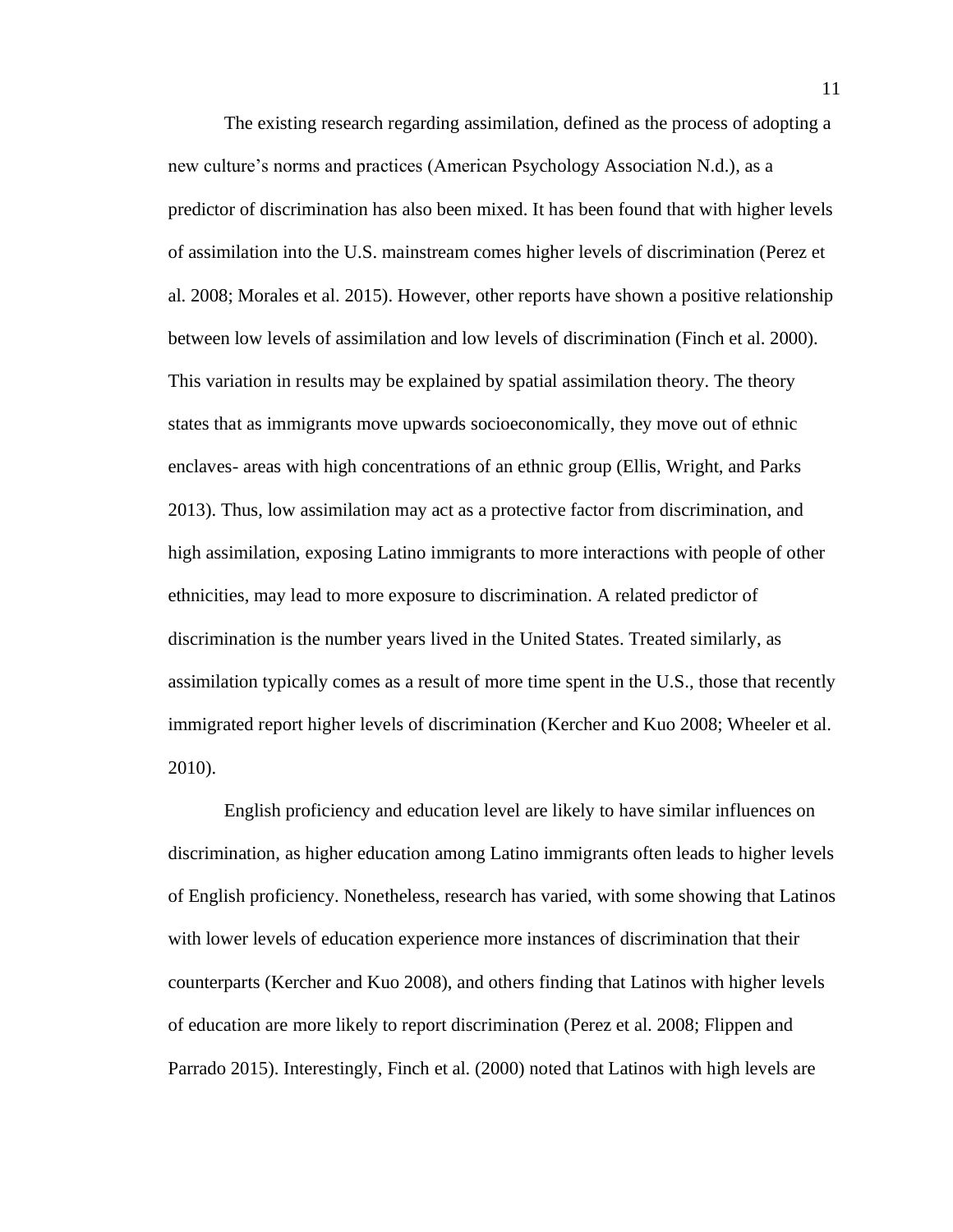English proficiency experience higher levels of discrimination. They hypothesize this to be a result of an increased ability to understand the discrimination occurring towards them as a result of their increased English proficiency. Additionally, this may be due to the tendency to move away from ethnic neighborhoods and into the mainstream, thus increasing exposure to those likely to discriminate against them. However, some findings noted hesitance in reporting discrimination from those with limited English proficiency (Kercher and Kuo 2008; Fussel 2011).

Citizenship status and fear of deportation are often interrelated. Immigrants in the U.S. fall victim to anti-immigrant policies, as mentioned in the previous section, and discrimination increases as a result (Almeida et al. 2016). Not only are these policies discriminatory in content, they are used as a basis for creating a fear of deportation among Latino immigrants without legal status. Though fear of deportation is higher among those without legal status, Latino immigrants with status may experience the same fear for their family members or their friends.

Discrimination by country of origin has also transcended into the political rhetoric. The previous section outlines how policies have changed over the years, favoring some countries of origin over others, resulting in a high number of undocumented persons of Mexican origin (Durand et al. 2016). As such, discrimination has been found to be higher among Latino immigrants of Mexican origin when compared to their counterparts (Finch et al. 2000; Chavez 2008). Other factors may contribute to lower levels of discrimination among their counterpart groups. For example, immigrants from Puerto Rico are naturally U.S. citizens, and therefore cannot be deported (Tienda and Sanchez 2013).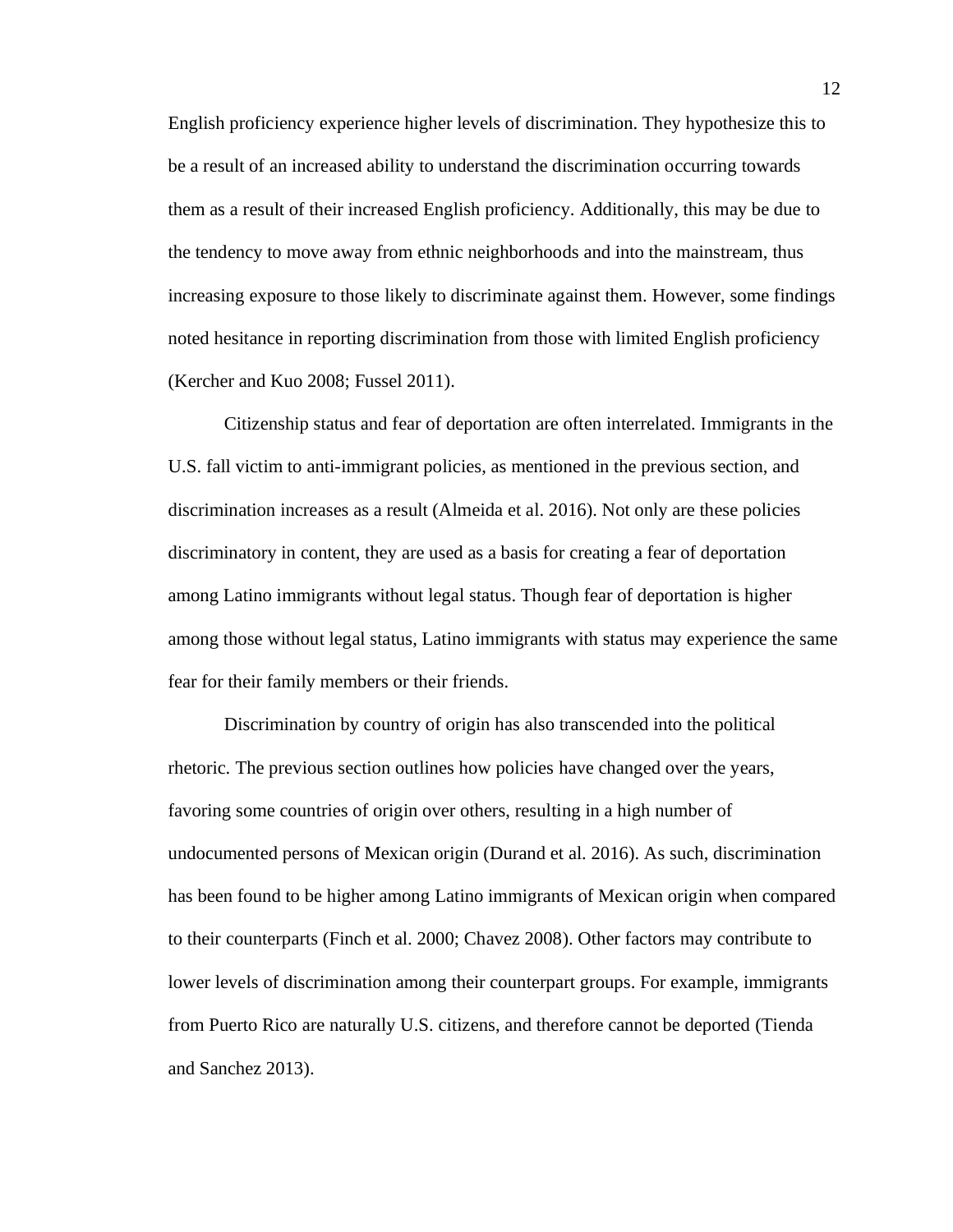While studies on financial situation have shown different results due to varying definitions of the variable, the literature has consistently shown an inverse relationship between income and discrimination (Kercher and Kuo 2008; Wheeler et al. 2010). Similarly, Negi et al. (2020) studied Latino day laborers, finding that they are more likely to experience discrimination, which may hint to several understandings as applied to low paying employment. This demonstration was supported by similar findings by Fussel (2011) when surveying Latinos workers in New Orleans.

#### <span id="page-13-0"></span>*Theoretical Frameworks*

Many theories exist that may contribute to the understanding of Latino discrimination in the U.S. First, Critical Race Theory may be used as a lens to understand how legal violence has perpetuated the anti-immigrant sentiments of the public. Coined by Kimberlé Crenshaw, Critical Race Theory is the understanding of "how the social construction of race and institutionalized racism perpetuate a racial caste system that relegates people of color to the bottom tier" (George 2021). Though the theory was initially set to explain the systemic racism experienced by African Americans in the U.S., Richard Delgado (as cited in Reyes 2021), one of the original contributors to Critical Race Theory, explains that it extends to explain how the enacted public policies throughout history have created racial disparities affecting Latinos, as described in the opening section. Furthering this idea, Ayon (2017) identified several consequences that anti-immigrant state-level policies had on Latino immigrant families. Such policies have increased fear of deportation and fear of detainment. Further, the policies increased inequalities for Latinos in the workplace and in experiences with law enforcement, such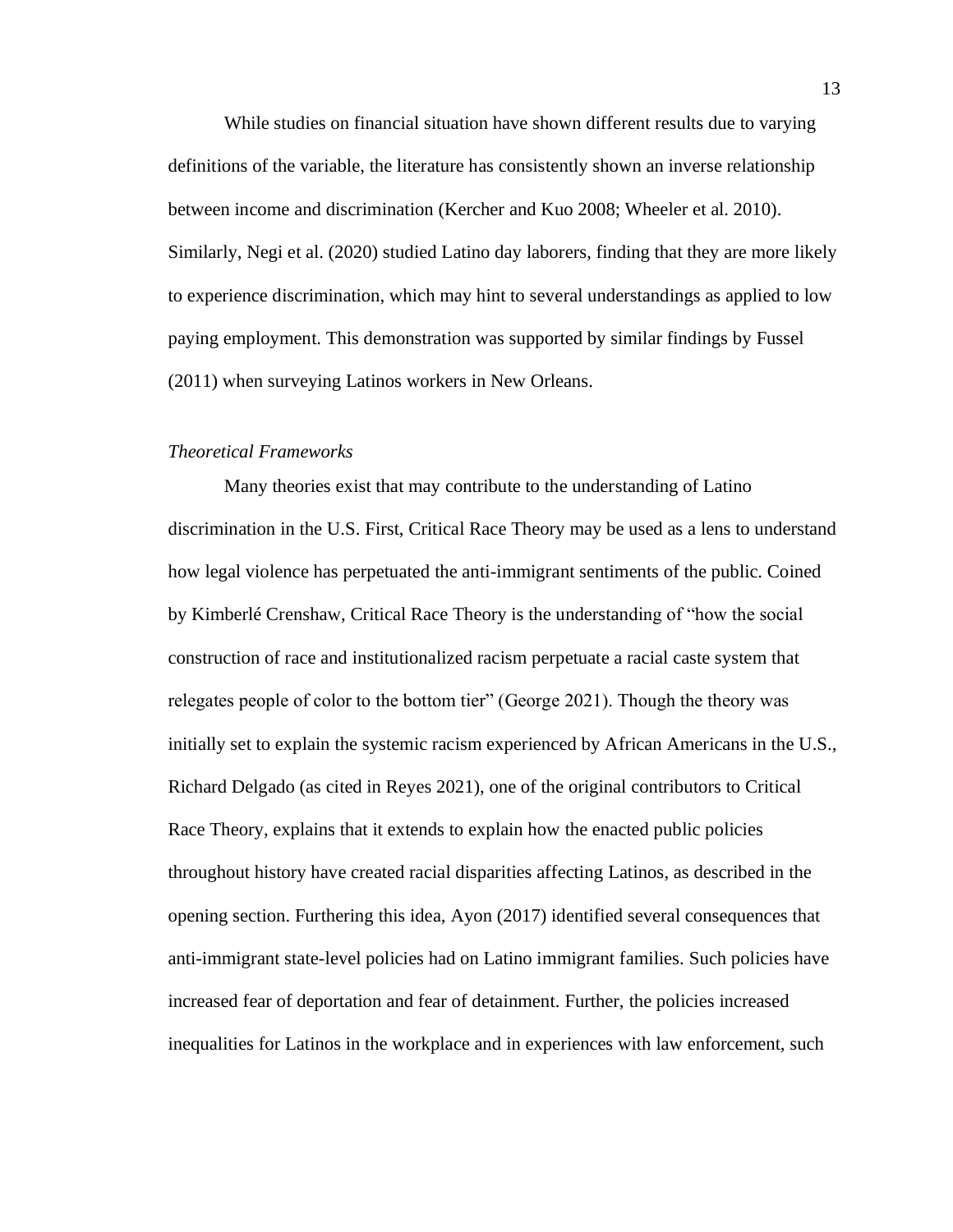as traffic stops, showing how these xenophobic policies extend into other dominant institutions (Ayon 2017).

Landale, Oropesa and Noah (2017) applied two conflicting perspectives to understanding the roles of assimilation and ethnic identity in the process of Latino discrimination. As Latinos increase time spent in the United States, they become more assimilated into the mainstream American culture, as explained by the classic assimilation perspective. As this happens, the host society becomes more accepting, and thus, discrimination experiences become less likely (Portes, Parker and Cobas 1980; Landale et al. 2017). On the other hand, assimilation into the American culture may increase Latino immigrants' ability to interpret events in terms of discrimination. This is the basis for the ethnic resilience perspective that describes the process by which immigrants accumulate the ability to understand their relative disadvantaged position in society, thus understanding the role of discrimination in negative life events (Landale et al. 2017; Andrade, Ford and Alvarez 2020).

On the surface, Karl Marx's conflict perspective, a theoretical framework proposing that conflict in society will inevitably occur due to a competition between values and goals of different groups (Bell 2013), may begin to explain why Latinos are discriminated against. For example, dominating public opinion has suggested that immigrants are taking American jobs and lowering the minimum wage. However, research has shown that this belief is overall false (Sumption and Somerville 2009). This is an example of how the competing interest in high paying jobs has created conflict between immigrants and their U.S. born counterparts. Extending from conflict theory, and perhaps acting as a more grounded explanation, Hubert Blalock's (1967) racial threat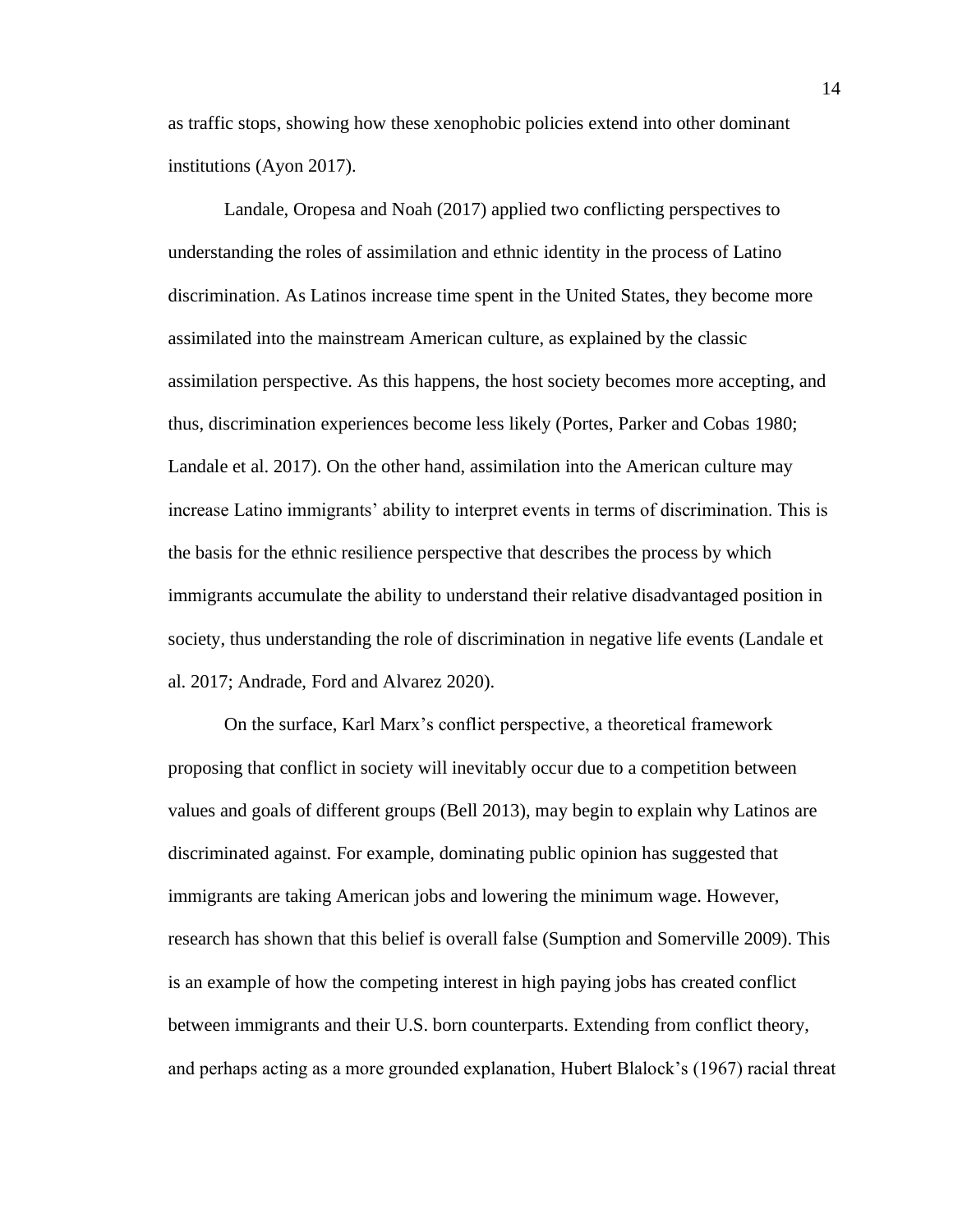hypothesis suggests that as ethnic minority groups increase in size, the majority group becomes increasingly threatened. With the Latino population now comprising nearly 20% of the U.S. population (U.S. Census Bureau 2021), the majority white population now feels threatened by their increasing presence (Craig and Richeson 2014). The loss of economic and political power has resulted in the taking of action against the Latino population in the forms of discrimination.

#### <span id="page-15-0"></span>*The Effects of Discrimination*

Discrimination has been found to have consequential effects on Latino immigrant mental health. Finch et al. (2000) found that regardless of citizenship status, Latino adults of Mexican origin experienced high levels of depression as a result of legal status stressors, such as fear of deportation, fear of immigration officials, and fear of the legal system. High levels of depressive symptoms have been continuously identified as a result of discrimination across various studies (Kessler and Mickleson 1999; Torres 2010; Negi et al. 2019). Not only does discrimination serve as a risk factor for depressive disorders, Kwon and Han (2019) discovered that discrimination on a daily basis is a risk factor for suicidal ideation among Latino adults. It has also been found that discrimination leads to higher reported levels of anxiety disorders (Flores et al. 2008; Berg et al. 2011). Kessler and Mickleson (1999) found this psychological distress to be comparable to that of losing a loved one, job loss, and divorce.

Several studies have identified a correlation between discrimination and social isolation within ethnic enclaves. This isolation on its own heightens the psychological impacts already experienced as a result of discrimination (Ayon 2015; Negi et al. 2019). The fear of facing discrimination prevents many Latino immigrants from leaving their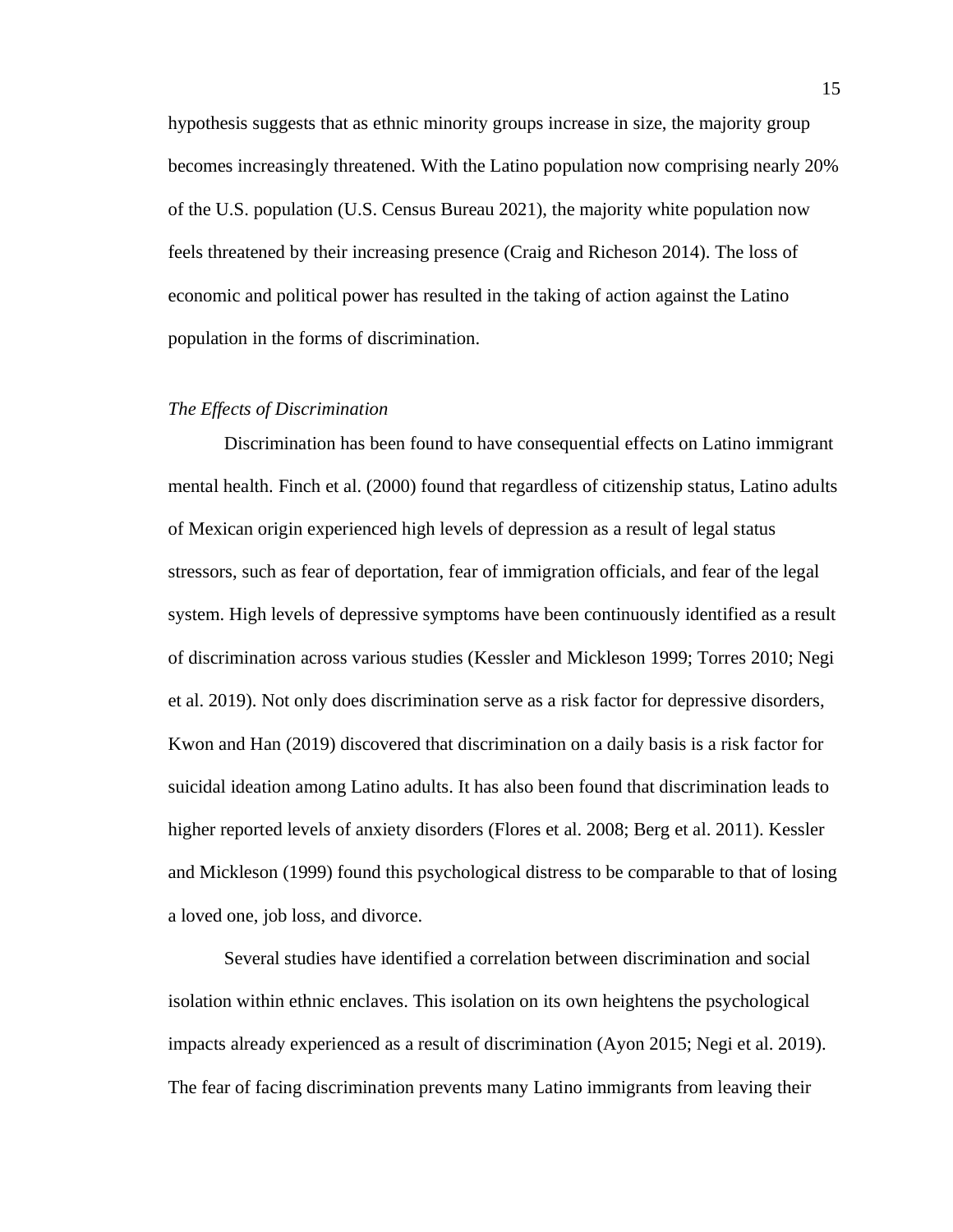ethnic enclaves, cutting them off from support systems, health care resources, and institutions that exist within the mainstream society (Ayon 2015). These findings are in contrast to the Latino threat narrative that accuses Latinos of being incapable or unwilling to assimilate into U.S. society (Wei and Lin 2016). Out of fear of discrimination, Latinos socially isolate themselves into ethnic enclaves, which acts as a significant barrier to assimilation.

As a result of the mental health disorders and isolation experienced as a result of discrimination, many have turned to substance use, impacting the physical health of Latino adults. The existing literature suggests that discrimination against Latino adults in the U.S. is significantly correlated with increased problem drinking and problem drug use (Verrissimo et al. 2014; Negi et al. 2019).

Finally, discrimination against Latino adults has negatively impacted trust of law enforcement. For example, Theodore and Habans (2016) found that among a sample of Latino adults, a significant portion report that they would not contact the authorities in the case of crime victimization out of fear of the police using this information as grounds to investigate their legal status, or the status of their friends and family. This is in line with a vast number of prior studies documenting the Latino fear of using public law enforcement services (Zaykowski 2010; Quiroga et al. 2014; Adelman et al. 2018).

#### <span id="page-16-0"></span>*The Present Study*

Based on the current literature examined, there are a variety of factors that influence the likelihood of discrimination among Latino immigrants in the U.S., though findings have varied significantly. Despite the mixed findings, the literature has consistently confirmed the consequences discrimination has on the mental health, social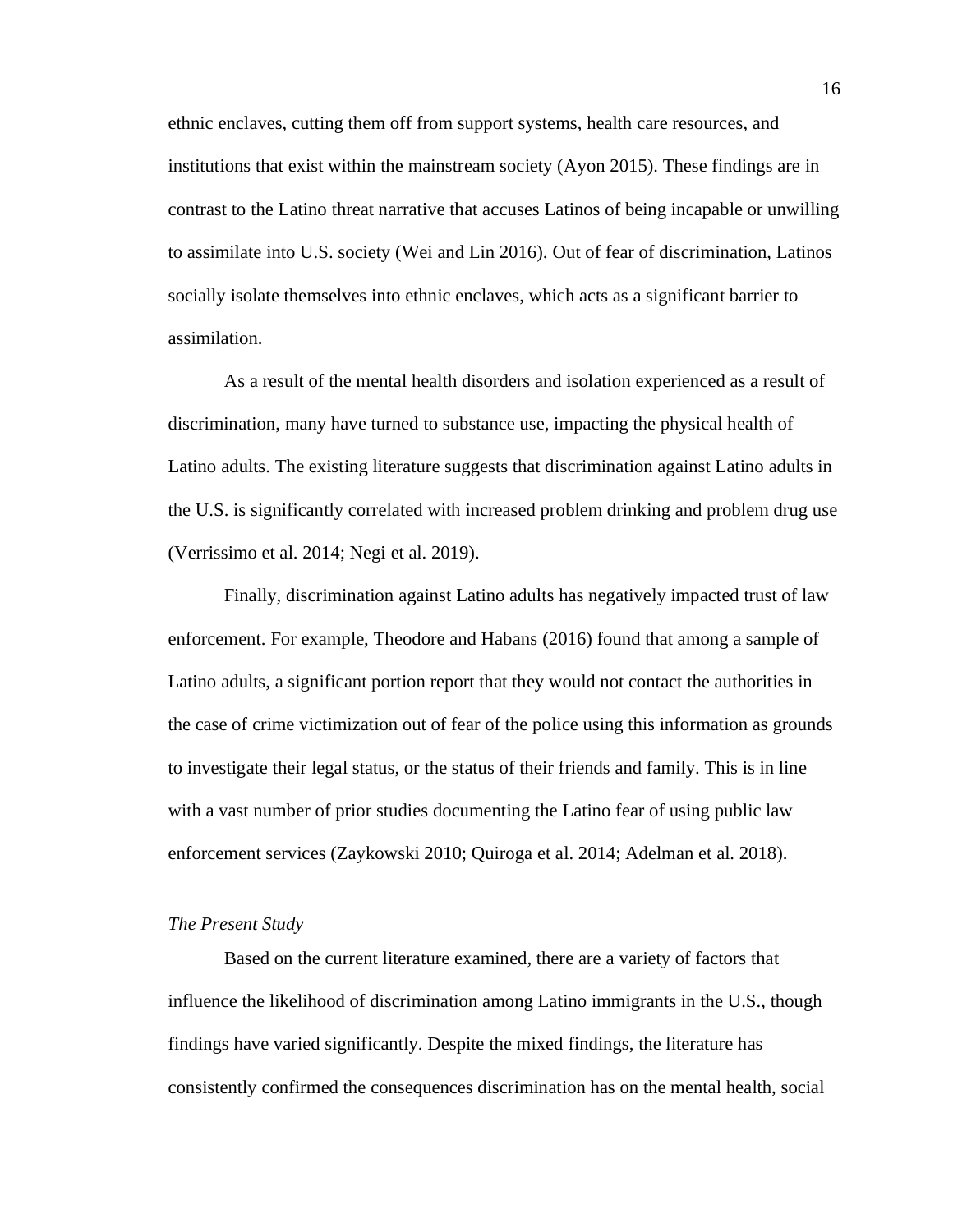inclusion, and physical health of immigrants (Kessler and Mickleson 1999; Finch et al. 2000; Flores et al. 2008; Torres 2010; Berg et al. 2011; Verrissimo et al. 2014; Ayon 2015; Kwon and Han 2019; Negi et al. 2019).

The present study aims to expand the dialogue concerning Latino immigrant discrimination and to contribute to the existing research focusing on Latino-specific characteristics that influence the likelihood of discrimination drawing on data from the Pew Research Center. In order to address these issues, this study aims to answer the following research question: What factors associated with Latino immigrants influence the likelihood of discrimination in the United States?

#### <span id="page-17-0"></span>DATA AND METHODS

#### <span id="page-17-1"></span>*Sample*

This study uses data from the 58th wave of the American Trends Panel (ATP), a panel ranging nation-wide of online adults living in households, conducted by Ipsos Public Affairs as a representative of the Pew Research Center. The target population was Hispanic adults, ages 18 and older, living in the United States. The survey was administered online to a random sample of ATP and Knowledge Panel Hispanic adults living in the United States, ages 18 and older. Data collection was done between December 3 and December 22, 2019.

Knowledge Panel uses probability sampling techniques to recruit members, making it the largest online representative sampling frame. Recruiting for ATP began in 2014 and consisted of five cycles, ending in 2019. For Wave 58, ATP panelists with a known residential address received a postcard invitation to join. Those ATP members with an email address received an invitation via email and five follow-up reminders to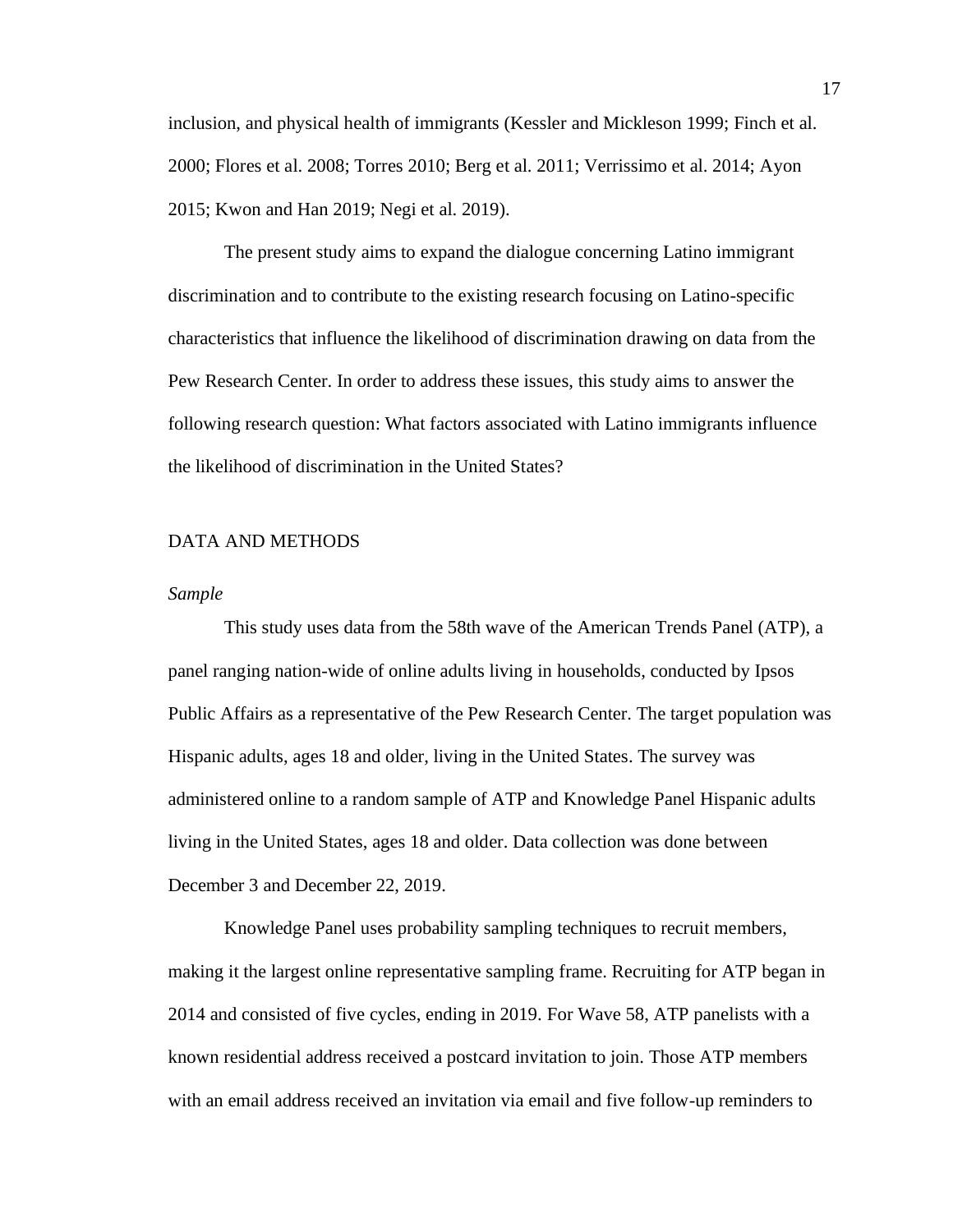complete the survey. All respondents were given the option to complete the online survey in English or in Spanish.

After adjusting for missing data, the final sample included in Wave 58 consists of 3,030 participants. Descriptive statistics for the total sample, including minimums, maximums, means and standard deviations are presented in Table 1. All of the participants in this data are Hispanic, with over 50% being immigrants. Of those participants, 46.5% were female and 53.5% were male. Ages consisted of those 18+, with the mean age group being those aged 30-49. Years living in the U.S. ranged from zero to 71, with a mean of 24 years. Over half (52.3%) of the sample was married. The ethnic identity and assimilation scales indicate that the majority of the participants had low ethnic identity and low assimilation, though the standard deviations indicate results were highly varied. The average participant was proficient in the English language, with 80.5% of the sample reporting proficiency in both literary and conversational English. Most of the sample had a high school degree (86.6%), and very few had completed a postgraduate degree (13.6%). In regards to residency, 18.8% were non-U.S. citizens, and 35.6% were of Mexican origin. Results for fear of deportation and financial situation were highly varied, with 39.7% reporting having feared deportation and less than half (40.7%) reporting a "good" financial situation. Finally, 37.4% of respondents had experienced at least one form of discrimination, again with high variance in the responses.

| Table 1. Total Sample Descriptive Statistics (N=3,030) |  |  |
|--------------------------------------------------------|--|--|
|--------------------------------------------------------|--|--|

|                          | Minimum | Maximum | Mean | <b>SD</b> |
|--------------------------|---------|---------|------|-----------|
| <b>Control Variables</b> |         |         |      |           |
| <b>Sex</b>               | .00     | 1.00    | .535 | .499      |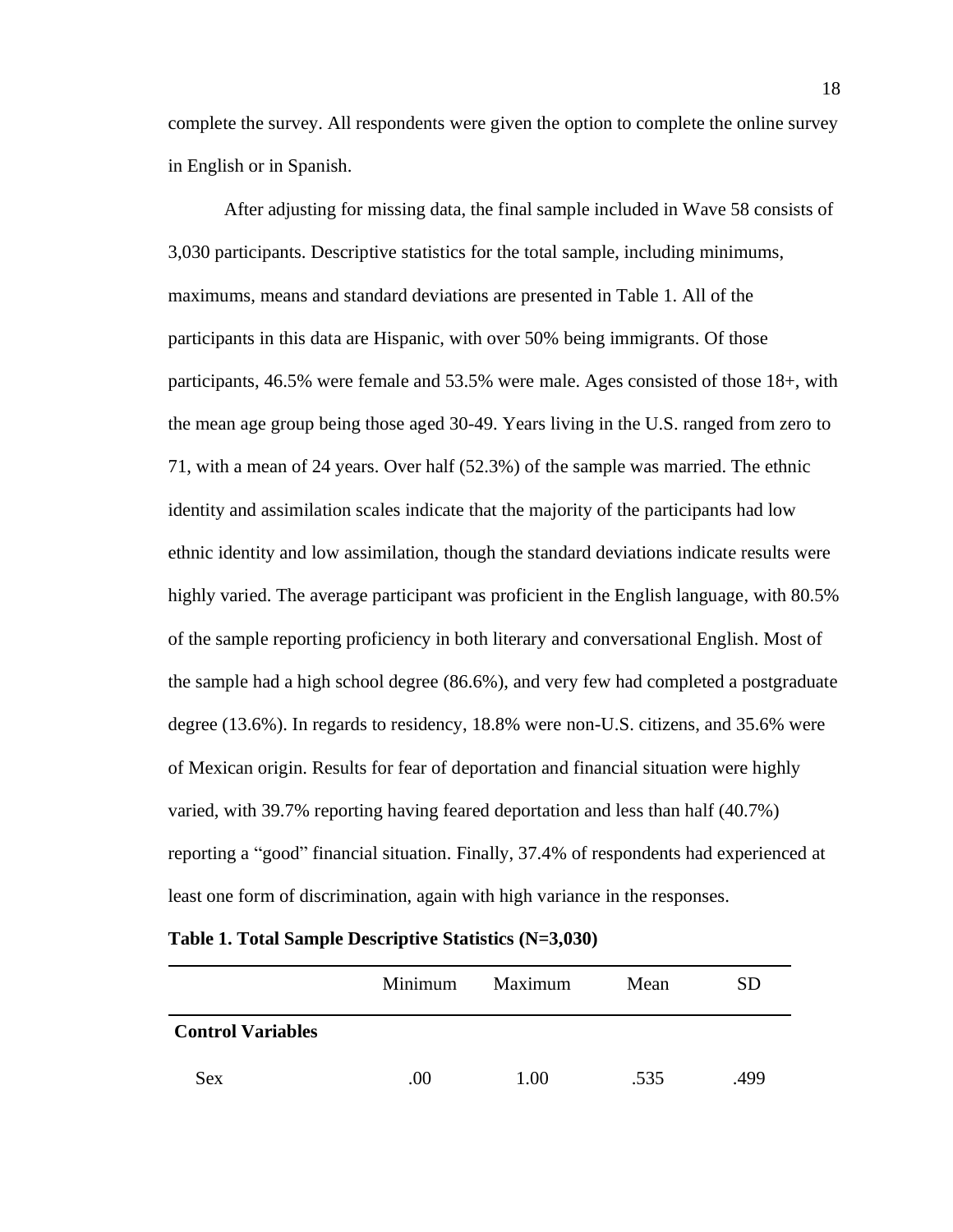| Age                          | 1.00 | 4.00 | 2.38  | .952  |
|------------------------------|------|------|-------|-------|
| Years in the U.S.            | .00  | 73   | 24.23 | 16.44 |
| <b>Marital Status</b>        | .00  | 1.00 | .523  | .450  |
| <b>Independent Variables</b> |      |      |       |       |
| Ethnic Identity              | .00  | 3.00 | .577  | .894  |
| <b>Assimilation</b>          | .00  | 2.00 | .377  | .666  |
| <b>English Proficiency</b>   | .00  | 2.00 | 1.67  | .701  |
| Fear of Deportation          | .00  | 1.00 | .397  | .489  |
| <b>Education Level</b>       | 1.00 | 6.00 | 3.43  | 1.66  |
| <b>Citizenship Status</b>    | .00  | 1.00 | .812  | .391  |
| Mexican Origin               | .00  | 1.00 | .356  | .479  |
| <b>Financial Situation</b>   | .00  | 1.00 | .407  | .491  |
| <b>Dependent Variable</b>    |      |      |       |       |
| Discrimination               | .00  | 4.00 | .846  | 1.31  |

After excluding all non-immigrants, 1,783 immigrants remained in the sample on which the analyses were performed for the purpose of this study. Descriptive statistics, including minimums, maximums, means and standard deviations, for the sample of immigrants are presented in Table 2. Of those immigrants, 48.5% were male and 51.1% were female, with about 59% being married. The mean age group was those aged 30-49. The average length of residency in the U.S. was 24 years. The immigrant sample showed higher levels than the overall sample of both ethnic identity and assimilation, though variance was also high. English proficiency was slightly lower than the total sample, with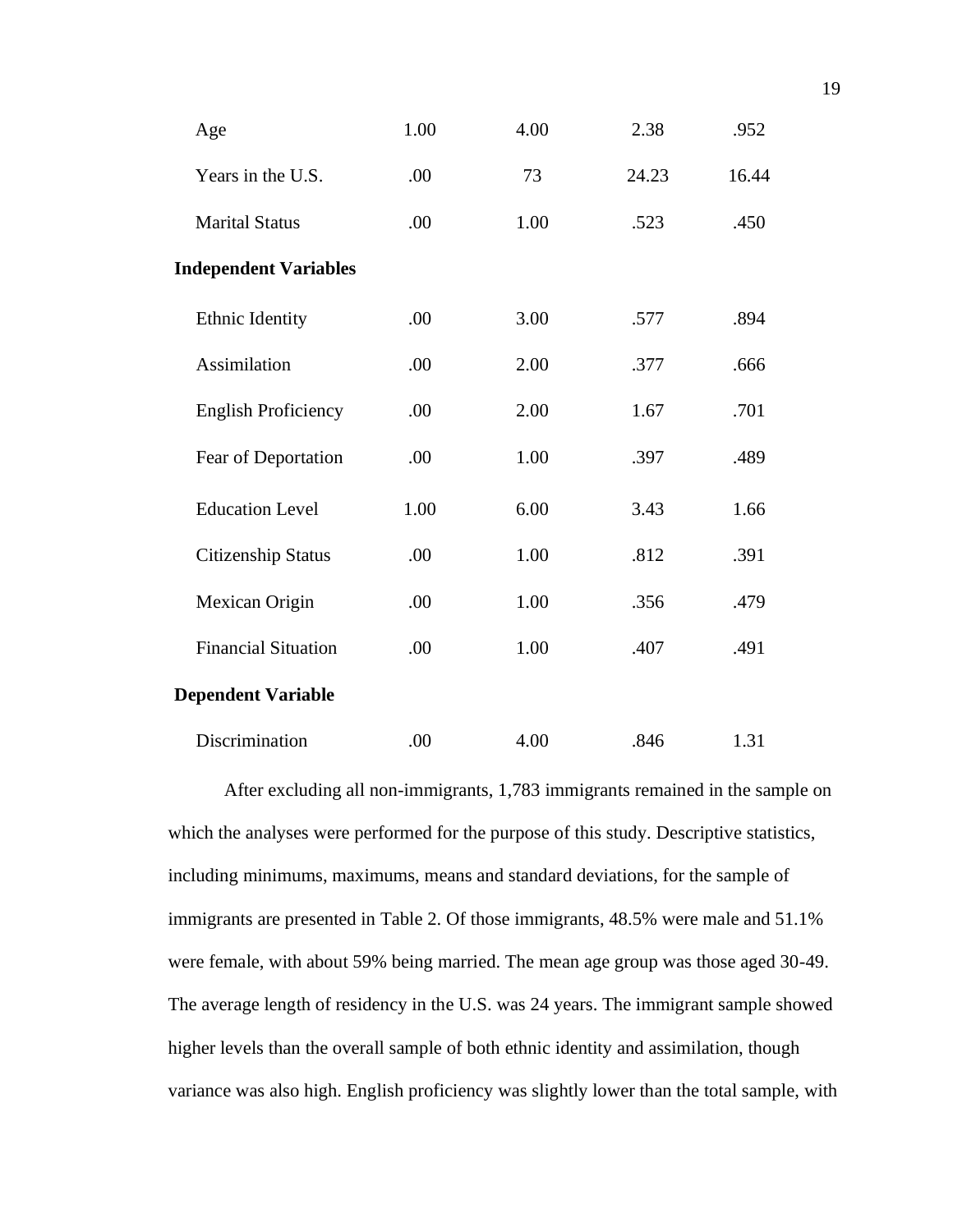about 70% reporting proficiency in both conversational and literary English, though most of the sample still indicated high levels of proficiency. The average respondent had completed some college and more than half reported a "bad" financial situation. The immigrant sample differed greatly from the total sample in that 31.4% were non-citizens, and only 25% were of Mexican origin. Finally, the mean indicates that the average immigrant respondent had experienced at least one instance of discrimination in the past year and about half of the immigrant respondents (43.7%) reported fear of deportation.

|                              | Minimum | Maximum | Mean  | <b>SD</b> |
|------------------------------|---------|---------|-------|-----------|
| <b>Control Variables</b>     |         |         |       |           |
| <b>Sex</b>                   | .00     | 1.00    | .511  | .500      |
| Age                          | 1.00    | 4.00    | 2.6   | .904      |
| Years in the U.S.            | .00     | 73      | 24.23 | 16.44     |
| <b>Marital Status</b>        | .00     | 1.00    | .587  | .492      |
| <b>Independent Variables</b> |         |         |       |           |
| Ethnic Identity              | .00     | 3.00    | .600  | .910      |
| Assimilation                 | .00     | 2.00    | .431  | .693      |
| <b>English Proficiency</b>   | .00     | 2.00    | 1.48  | .824      |
| Fear of Deportation          | .00     | 1.00    | .437  | .496      |
| <b>Education Level</b>       | 1.00    | 6.00    | 3.45  | 1.72      |
| <b>Citizenship Status</b>    | .00     | 1.00    | .686  | .464      |
| Mexican Origin               | .00     | 1.00    | .250  | .433      |

|  |  |  |  |  | Table 2. Immigrant Sample Descriptive Statistics (N=1,783) |  |
|--|--|--|--|--|------------------------------------------------------------|--|
|  |  |  |  |  |                                                            |  |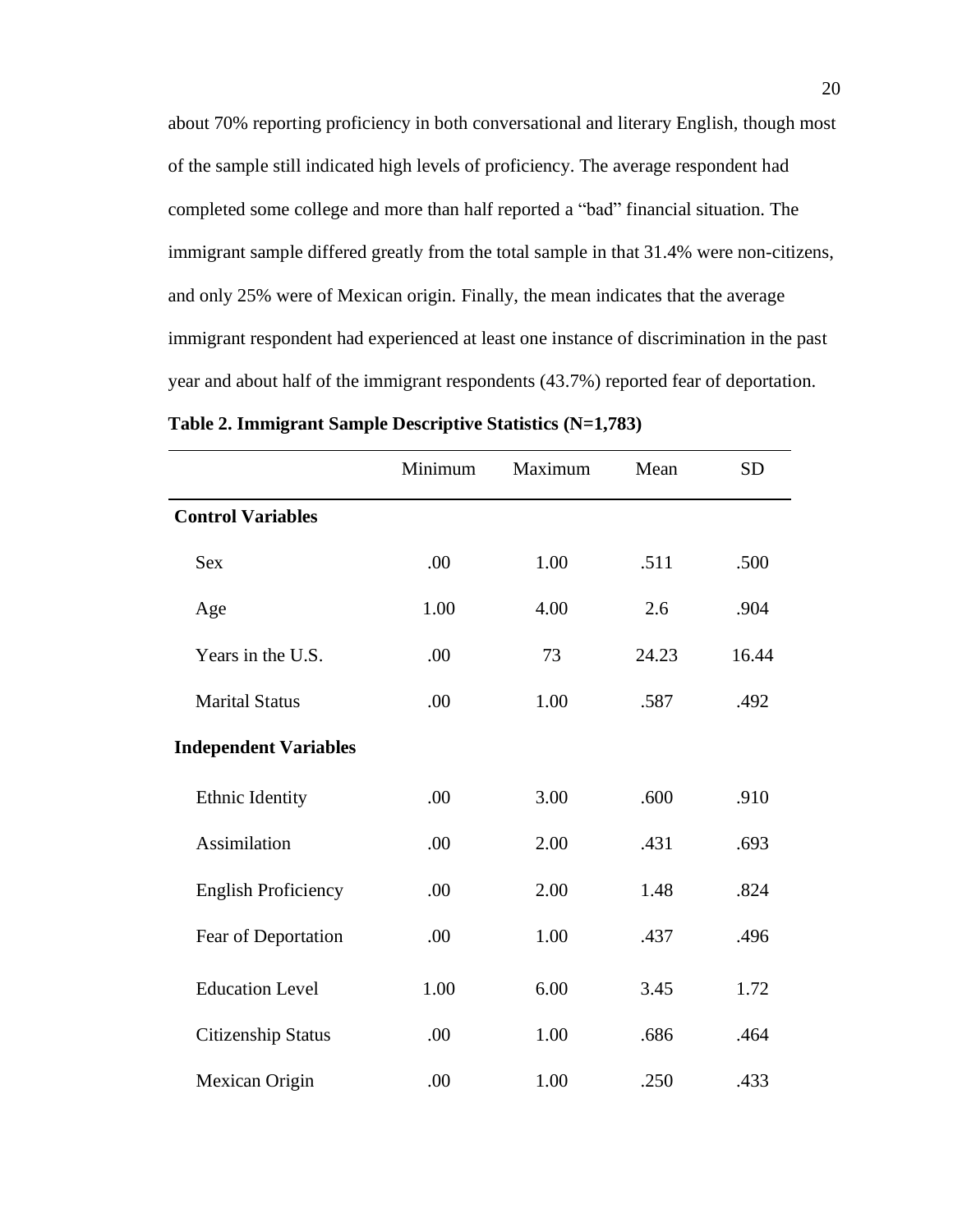| <b>Financial Situation</b> | .00. | 1.00 | .394 | .489 |
|----------------------------|------|------|------|------|
| Dependent Variable         |      |      |      |      |
| Discrimination             | .00  | 4.00 | .792 | 1.29 |

#### <span id="page-21-0"></span>*Measures*

#### <span id="page-21-1"></span>*Independent Variables of Interest*

*Fear of deportation.* Respondents were asked: "Regardless of your own immigration or citizenship status, how much, if at all, do you worry that you, a family member, or a close friend could be deported?" (Pew Research Center 2019). For the purpose of this study, the variable was dichotomized with a score of "1" indicating "Yes worried", which included the Likert scale options of "a lot" and "some", and a score of "0" indicating "No, not worried", which included responses "not much" and "not at all".

*Ethnic identity*. To measure ethnic identity, a 3-item scale was made using responses from a 6-item survey question asking respondents: "Compared with 5 years ago, how often would you say you do each of the following?" (Pew Research Center 2019). To create the scale, a score of "1" was given for those respondents indicating they engaged in the following "more often" compared with five years ago: "talk about your pride in being Hispanic", "wear clothing or apparel that outwardly expresses your Hispanic origin or heritage" and "speak Spanish in public" (Pew Research Center 2019). These items were chosen for this scale to demonstrate those who show an increasing importance in preserving their identity versus those who have abandoned parts of their identity as they have assimilated. The Cronbach's Alpha for this scale was .652.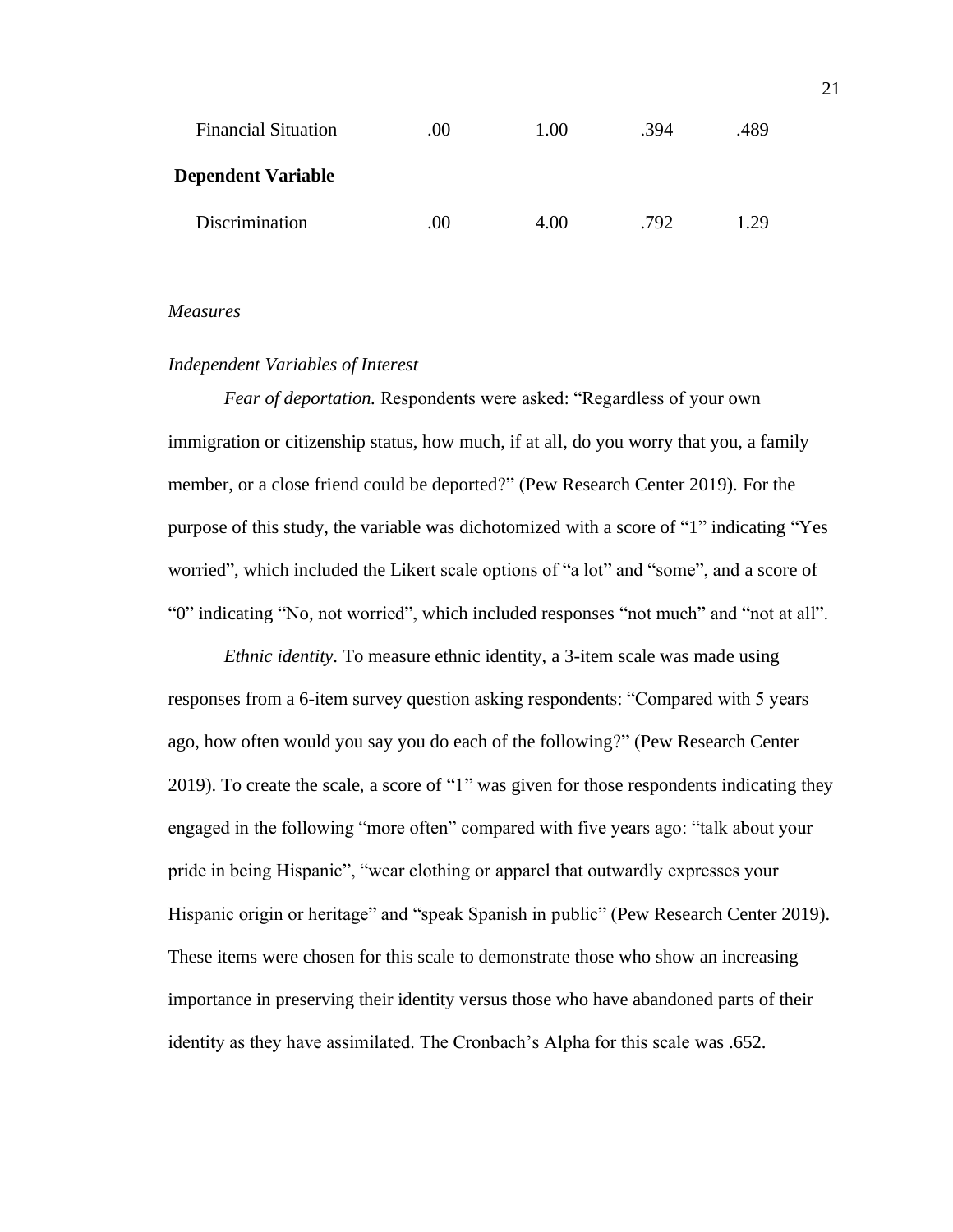*Assimilation.* To measure assimilation, a 2-item scale similar to that of ethnic identity was created using two other response options from the aforementioned 6-item questions. A score of "1" was given for each time a respondent indicated they engaged in the following "more often" compared with 5 years ago: "wear clothing or apparel that outwardly expresses your U.S. pride" and "talk about your pride in being American" (Pew Research Center 2019). These items were included in this scale to differentiate those that have adopted more aspects of the American mainstream versus those that have not assimilated compared with five years ago. The Cronbach's Alpha for this scale is .643.

*English proficiency*. To measure English proficiency, a two-item scale was created based on responses from two survey questions: "How well, if at all, would you say you can carry on a conversation in English, both understanding and speaking?" and "How well, if at all, would you say you can read a newspaper or book in English?" (Pew Research Center 2019). A score of "1" was given for each response indicating they could speak or read "well". The Cronbach's Alpha for this scale was .882.

*Mexican origin.* Respondents were asked: "Thinking about your family's heritage, are you Mexican, Puerto Rican, Cuban, Dominican, Salvadoran, Spanish, Other Central American, Other South American?" (Pew Research Center 2019). For the purpose of this study, as Mexicans are the dominant country of origin (62%) for Hispanic immigrants in the United States (Noe-Bustamante 2019), the variable is dichotomous with 1 indicating Mexican origin and 0 indicating another country of origin.

*Financial situation.* Survey respondents were asked: "How would you rate your own personal financial situation?" (Pew Research Center 2019). Likert scale responses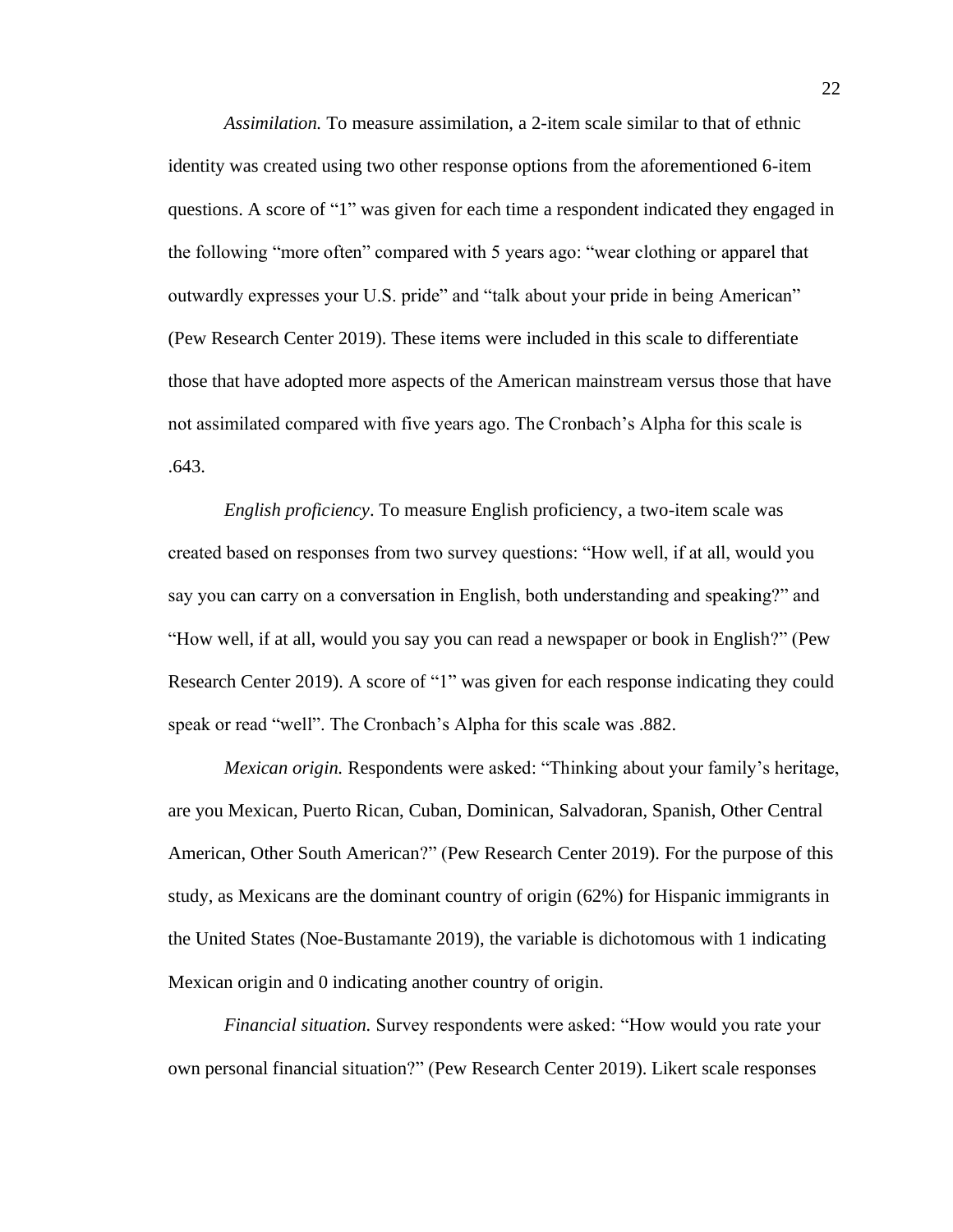ranged from excellent shape to poor shape. For the purpose of this study, the variable was dichotomized with a score of "1" indicating a "Good financial situation" and a score of "0" indicating a "Poor financial situation".

*Citizenship status*. Respondents were asked to indicate their citizenship status: "Are you a citizen of the United States, or not?" (Pew Research Center 2019). The variable was dichotomized with a score of "1" indicating U.S. citizens and a score of "0" indicating non-U.S. citizens.

*Education level.* Education level was self-reported prior to the administration of the survey. Responses included 6 items: 1=less than high school, 2=high school degree, 3=some college, 4=associate's degree, 5=some post graduate education and 6= post graduate degree.

#### <span id="page-23-0"></span>*Dependent Variable*

In accordance with the Pew Research data set, discrimination will be used as a primary measure for the purpose of this study. To measure discrimination, a 4-item scale was made using responses from the Pew Research Center data. To create the scale, a score of "1" was given for each time the respondent reported experiencing each of the following items: "been called offensive names because you are Hispanic", "been criticized for speaking Spanish in public", "someone made a remark that you should go back to your home country", and "personally experienced any other kind of discrimination or been treated unfairly because of your Hispanic background"(Pew Research Center 2019) in the past 12 months. Factor analysis indicated that these items were unidimensional. The Cronbach's Alpha for this scale was .821.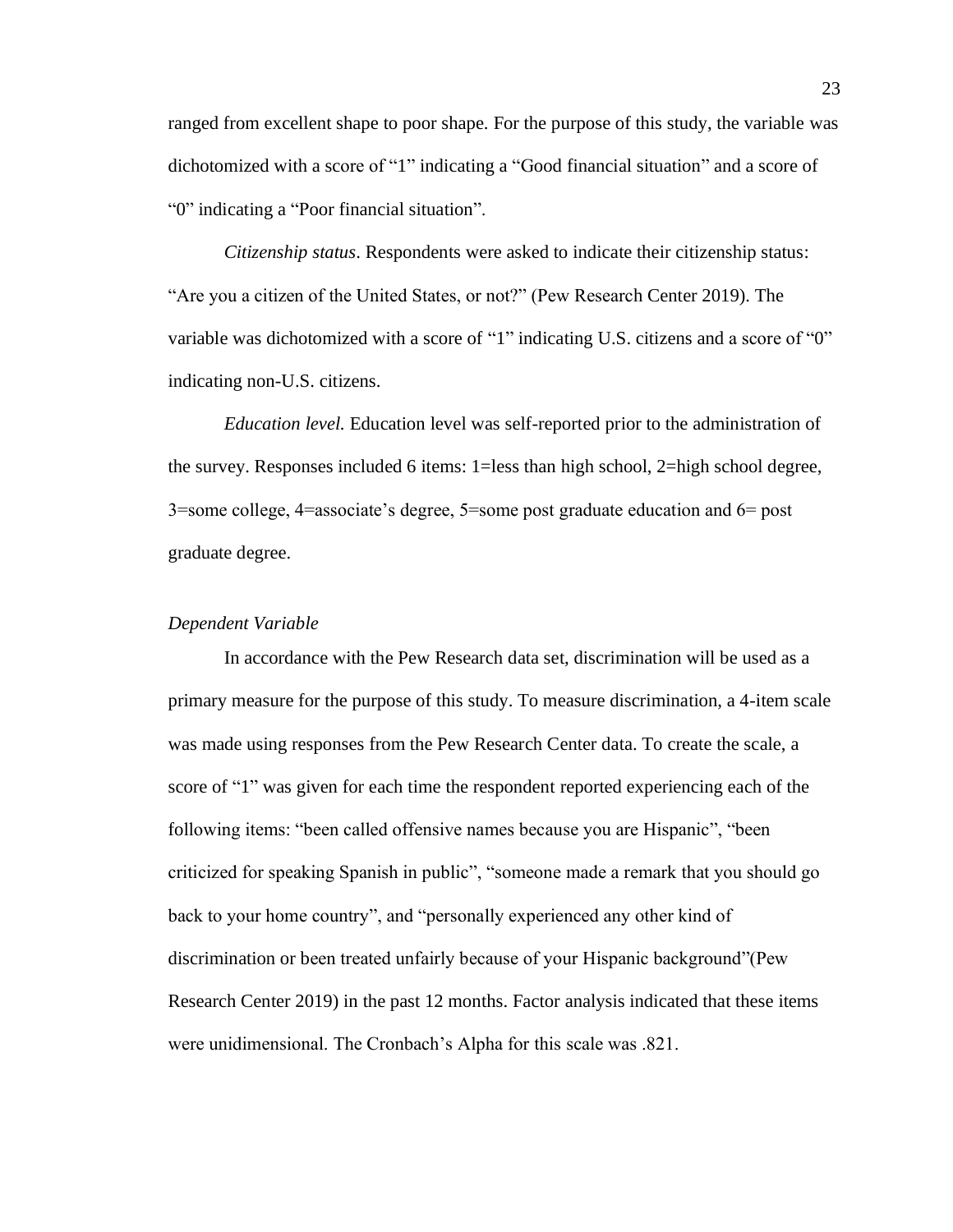#### <span id="page-24-0"></span>*Analysis*

To conduct the analyses necessary for this study, data from the Pew Research Center Wave 58 was imported into Statistical Package for Social Sciences (SPSS version 26). To begin, descriptive statistics were performed on the total sample included in Wave 58 and again after limiting the data to immigrants only (see Table 1 and Table 2). For the purpose of exploring the relationship between immigrant characteristics and discrimination, all further analyses were performed only on the limited immigrant sample.

To identify any possible relationships between variables, Pearson's R correlation matrix was conducted. Pearson's R demonstrates the strength of the relationship between two variables. The value ranges from -1 to 1, with -1 indicating a negative relationship, 0 indicating no relationship, and 1 indicating a positive relationship. Further, an additional correlation matrix was conducted to identify any possible relationships between the dependent variable (discrimination) and all variables of interest (see appendix).

Finally, to see if these relationships were still significant after controlling for other variables, a multivariate Ordinary Least Squares (OLS) regression analysis was conducted. All control variables (age, sex, marital status and years in the U.S.) and independent variables (education level, citizenship status, ethnic identity, assimilation, English proficiency, Mexican origin, fear of deportation and financial situation) were imputed as predictor variables for the dependent variable of discrimination.

#### <span id="page-24-1"></span>RESULTS

The results from the OLS regression model predicting discrimination were presented in Table 3. The overall model was statistically significant at the .01 level. The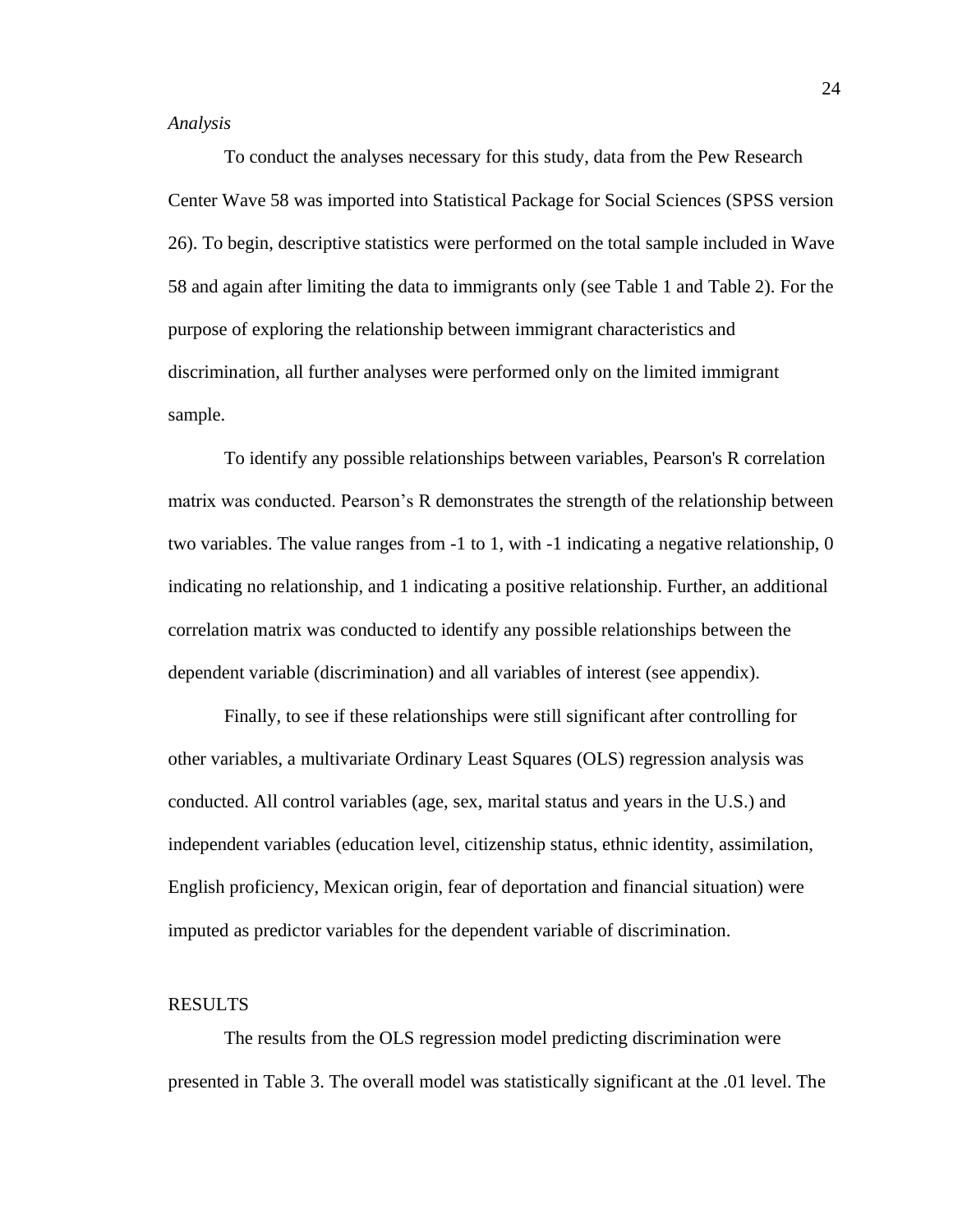R² was equal to .357, showing that the independent variables explained 35.7% of the variance in discrimination rates. Age, ethnic identity, English proficiency, Mexican origin, fear of deportation and financial situation had statistically significant effects on discrimination at the .01 level.

Younger immigrants reported higher levels of discrimination (*b*=-.147, SE=.045, p<.01). Discrimination levels were higher for immigrants with high levels of ethnic identity  $(b=134, \text{SE} = .037, \text{p} < .01)$ . As English proficiency rose, so did levels of discrimination  $(b=211, SE=.046, p<.01)$ . Immigrants from Mexico reported higher levels of discrimination ( $b = .282$ , SE=.081, p<.01). Fear of deportation had a significant positive effect on levels of discrimination (*b*= .603, SE=.067, p<.01). Finally, poor financial situation was associated with higher levels of discrimination (*b*=-.204, SE=.067, p<.01). Fear of deportation had the strongest positive relationship with discrimination, while financial situation had the strongest negative association with discrimination.

|                        | $\boldsymbol{b}$ | <b>SE</b> | β       |
|------------------------|------------------|-----------|---------|
| Constant               | .540             | .163      |         |
| Sex.                   | $-.047$          | .064      | $-.018$ |
| <b>Age Category</b>    | $-.147*$         | .045      | $-.103$ |
| <b>Marital Status</b>  | $-.137$          | .065      | $-.052$ |
| Years in the U.S.      | .003             | .003      | .037    |
| <b>Education Level</b> | .025             | .020      | .033    |
| Citizenship Status     | $-.063$          | .081      | $-.023$ |
| Ethnic Identity        | $.134*$          | .037      | .094    |
| Assimilation           | $-.050$          | .047      | $-.027$ |

**Table 3. Results from OLS Regression for Discrimination**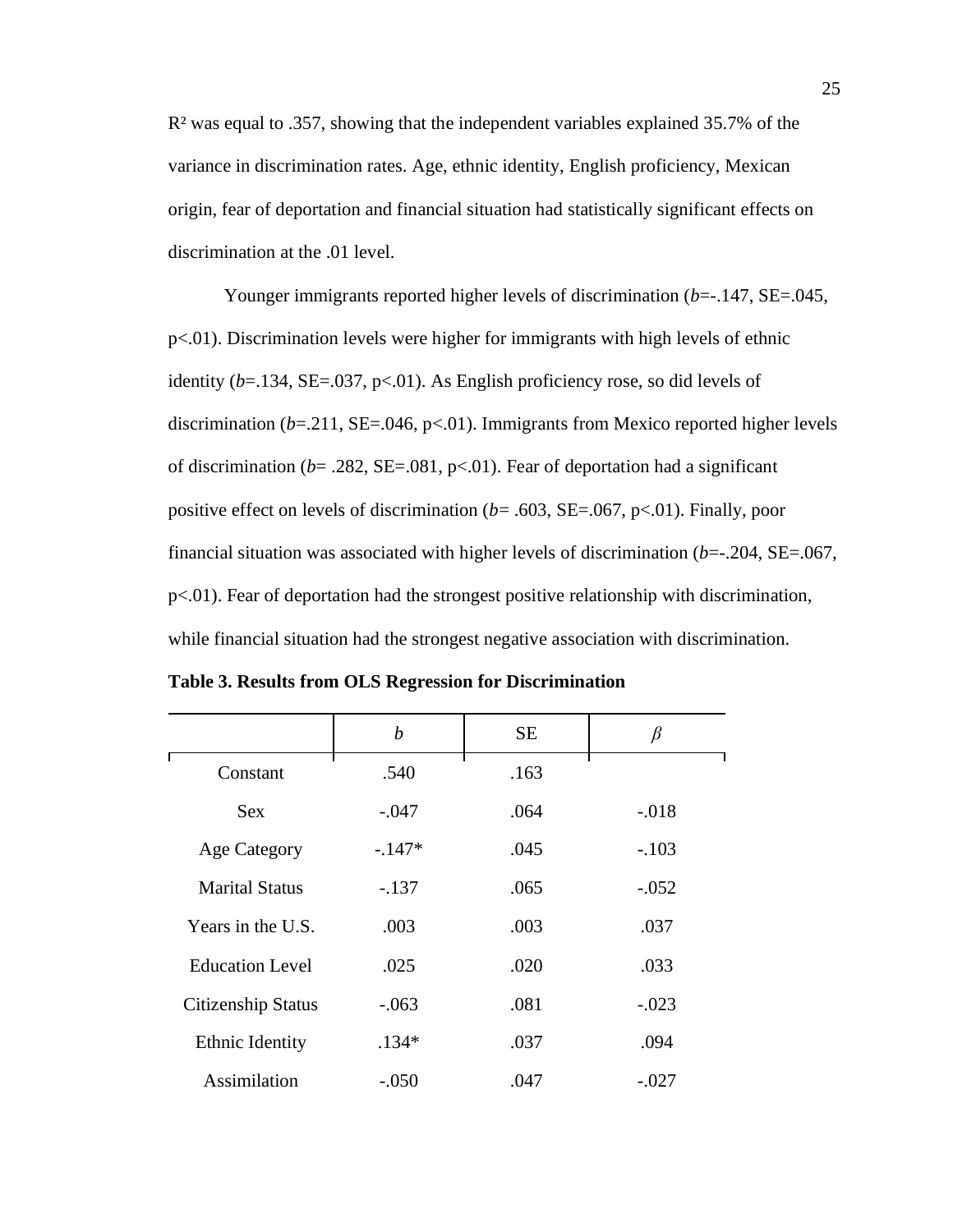| <b>English Proficiency</b> | $.211*$  | .046 | .134    |
|----------------------------|----------|------|---------|
| Mexican Origin             | $.282*$  | .081 | .094    |
| Fear of Deportation        | $.603*$  | .067 | .231    |
| <b>Financial Situation</b> | $-.204*$ | .067 | $-.077$ |
| $R^2$                      |          | .357 |         |
|                            |          |      |         |

\**p* < .01

#### <span id="page-26-0"></span>**DISCUSSION**

The results indicated that age is inversely correlated with discrimination levels. This is consistent with prior research, noting that younger Latino immigrants are more likely to experience discrimination (Perez et al. 2008; Nadal et al. 2014). With the majority of the sample having spent about 25 years in the U.S., this finding may be explained by the classic assimilation theory, suggesting that as immigrants spend more time in a host country, they will be increasingly accepted by the host population and become more assimilated (Portes, Parker and Cobas 1980; Landale et al. 2017; Despres 2017). Younger Latino immigrants from this sample may have come to the U.S. at a young age and spent the greater part of their lives here, and thus have higher expectations for assimilation. This increased expectation may better explain the higher levels of reported discrimination.

Additionally, ethnic identity had a direct relationship with discrimination, consistent with the findings from Perez et al. (2008) showing that strong ethnic identity is associated with lower levels of assimilation, ultimately leading to higher levels of discrimination. The variable of ethnic identity used for the purpose of this study asked respondents how often they outwardly displayed aspects of their ethnicity. This outward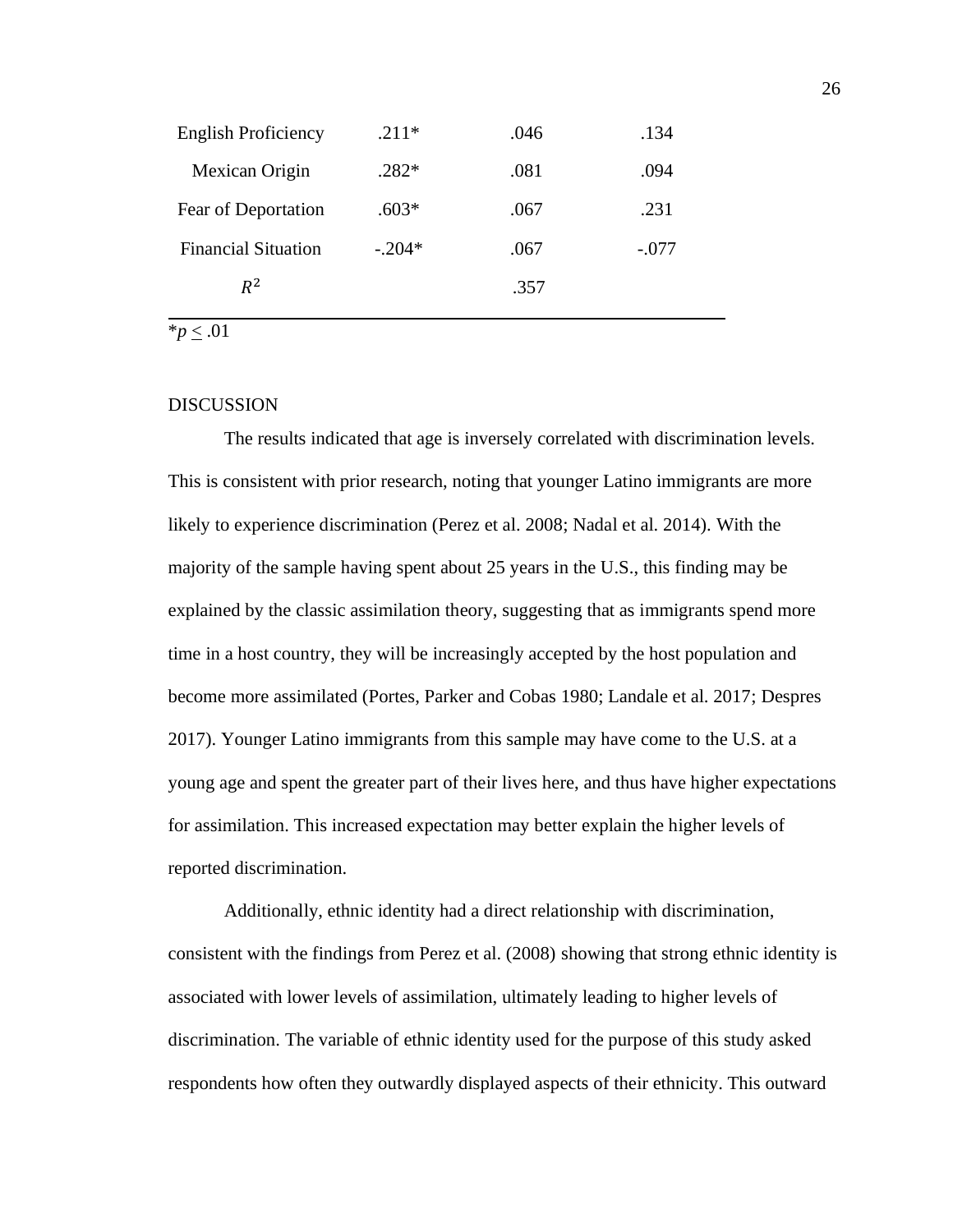expression of their Latino ethnicity may explain this finding, as those likely to discriminate are able to visualize their identity. This finding is also in line with the ethnic resilience perspective (Landale et al. 2017; Andrade, Ford and Alvarez 2020). However, this finding is inconsistent with that of Torres (2010), showing that ethnic identity was a buffer for discrimination.

English proficiency and discrimination were positively correlated. This is consistent with the findings from Finch et al. (2000). They explained this correlation as the result of the ability to understand the discriminatory words said to them and around them. This may be the case for this sample as well. These results are inconsistent with findings indicating higher discrimination among with lower levels of English proficiency (Kercher and Kuo 2008; Fussel 2011).

Those of Mexican origin in this sample were more likely to experience discrimination in this sample. This is consistent with previous findings (Finch et al. 2000; Chavez 2008). Fear of deportation was also positively associated with discrimination, consistent with the documented literature (Almeida et al. 2016). As mentioned previously, current immigration policies are discriminatory towards those of Mexican origin. Additionally, the rhetoric surrounding immigration from Mexico in 2019, the time of data collection, was increasingly negative during Donald Trump's presidential administration (Arce 2019). These contextual characteristics may further explain these findings.

Finally, financial situation showed an inverse relationship with discrimination. This is not surprising, as many have documented lower financial status as a predictor for discrimination (Kercher and Kuo 2008; Wheeler et al. 2010; Fussel 2011; Negi et al.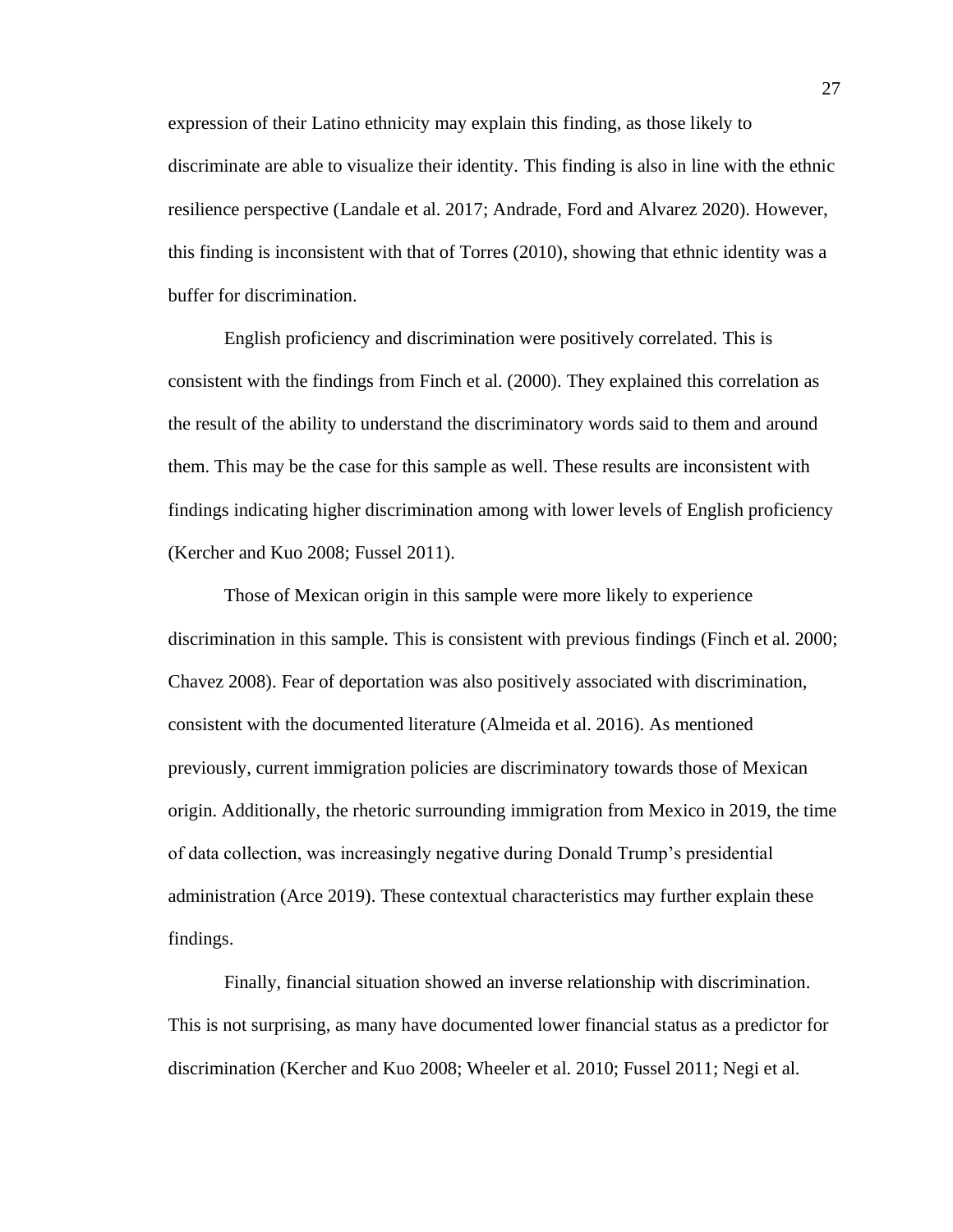2020). Poor financial situation is related to low socioeconomic standing, which has been known to lead to higher victimization and discrimination rates across all population groups. This, coupled with other factors, explains the higher discrimination rates among this Latino immigrant sample.

#### <span id="page-28-0"></span>*Limitations*

While these findings make an important contribution to the existing literature, several limitations to this study must be acknowledged. First, the data from the American Trends Panel used for the purpose of this study is cross-sectional. Thus, it is not possible to conclude a certain cause and effect relationship between the independent variables and the level of discrimination. Second, the scale for discrimination was constructed based on data availability. The questions posed regarding discrimination in the survey could have been more specific. Third, the ATP consists of a sample of non-institutionalized adults living in households in the U.S. This specific wave was sent to those with known residential addresses. Latinos have been shown to have higher levels of residential turnover (Boggess and Hipp 2010). The high levels of residential instability and lack of institutionalized persons included in this sample may lower its representativeness. Finally, the Pew Research Center (2019) notes the importance in considering the sources of error associated with random sampling, question wording and reporting inaccuracy. Random sampling cannot guarantee that the sample is entirely representative of the population as a whole. Additionally, the interpretation of the posed questions may vary by person. As the questionnaire was administered online, the sample included in this study is limited to those with access to the Internet.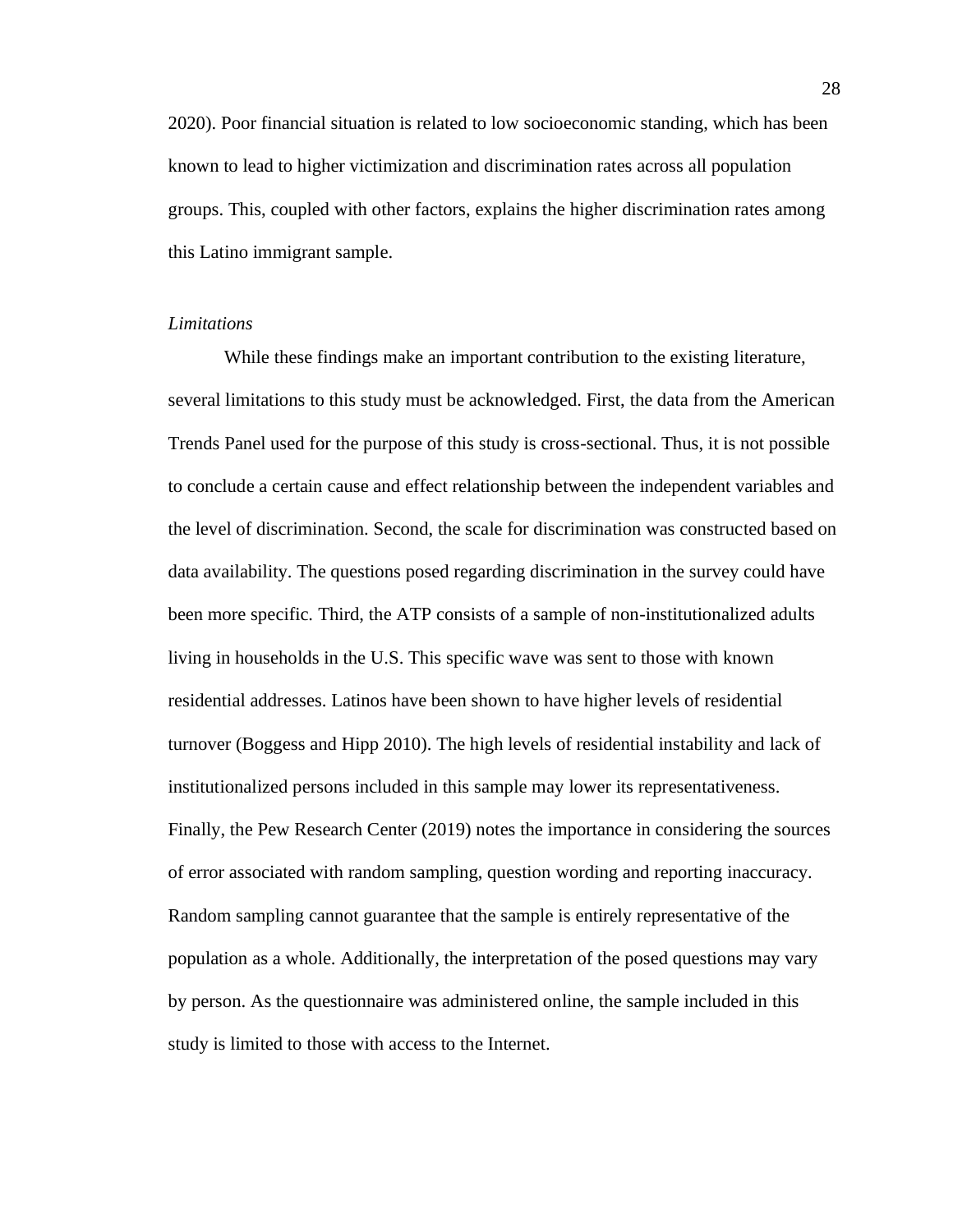#### <span id="page-29-0"></span>**CONCLUSION**

While there is more work to be done to address the root causes of Latino immigrant discrimination in the United States, this study addressed the question: What factors associated with Latino immigrants influence the likelihood of discrimination in the United States? Findings of this study indicate that there are subgroups of Latino immigrants that are more likely to report experiencing discrimination in the U.S. By testing the relationships between a variety of factors and discrimination, this study established that younger immigrants, immigrants with high levels of ethnic identity, those more proficient in English, those of Mexican origin, those that report fear of deportation and immigrants with poor financial situations reported higher levels of discrimination. These findings should not be taken lightly, and should be used to direct future policy in order to prevent Latino immigrants from experiencing further discrimination and to protect them from its consequences.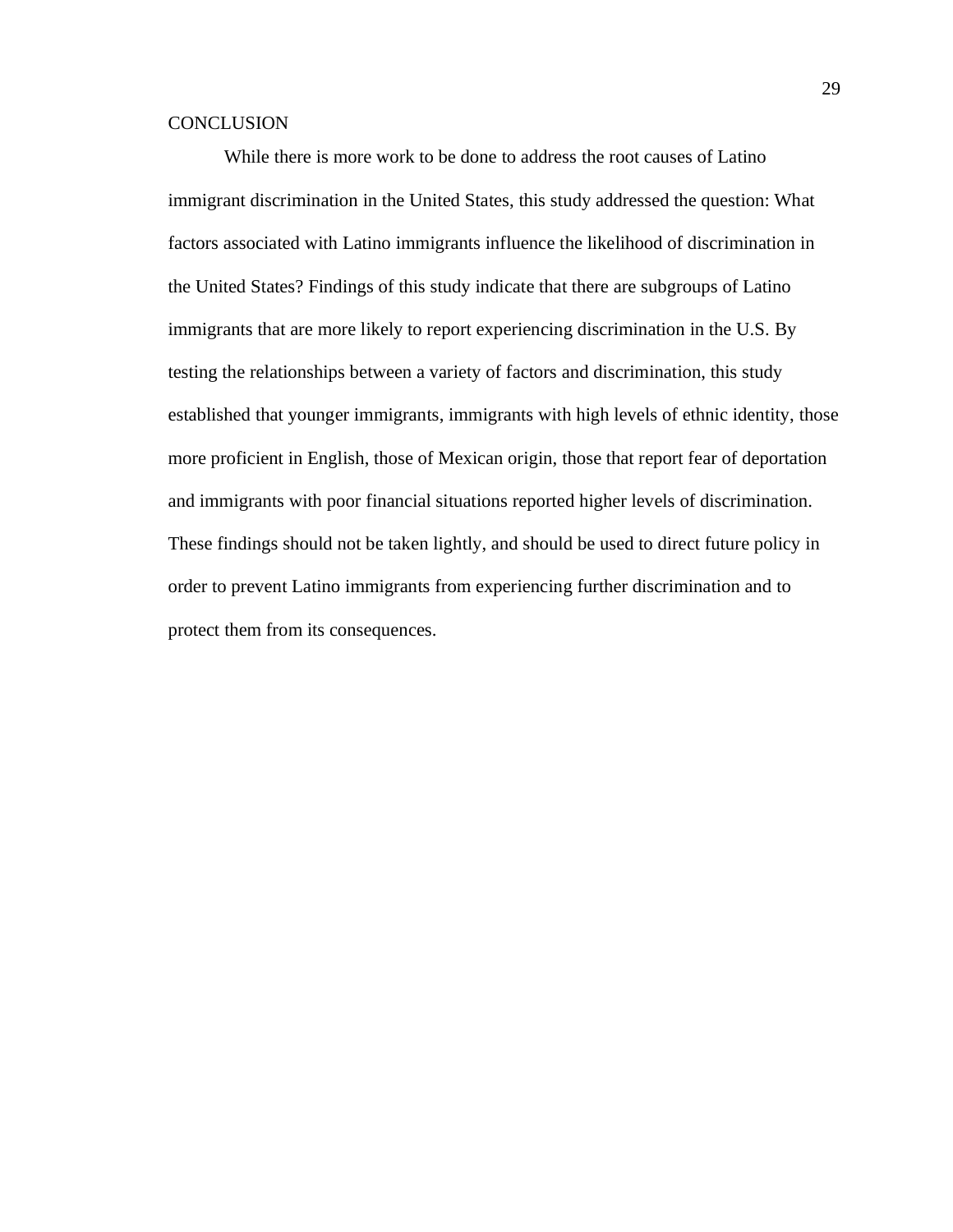<span id="page-30-0"></span>REFERENCES

Adelman, Robert M., Charis E. Kubrin, Graham C. Ousey, and Lesley Williams. 2018. "Editorial: New Directions in Research on Immigration, Crime, Law and Justice." *Migration Letters* 15(2): 139-146.

Almeida, Joanna, Katie B. Biello, Francisco Pedraza, Suzanne Wintner, and Edna Viruell-Fuentes. 2016. "The Association Between Anti-Immigrant Policies and Perceived Discrimination Among Latinos in the U.S.: A Multilevel Analysis." *SSM-Population Health* 2: 897-903.

- American Psychology Association. N.d. "Assimilation". In *APA dictionary of psychology.* Retrieved April 1, 2022 [\(https://dictionary.apa.org/ethnic-identity\)](https://dictionary.apa.org/ethnic-identity).
- American Psychology Association. 2019. Discrimination. In *APA dictionary of psychology.* Retrieved April 5, 2022 [\(https://dictionary.apa.org/ethnic-identity\)](https://dictionary.apa.org/ethnic-identity).
- American Psychology Association. N.d. Ethnic Identity. In *APA dictionary of psychology.* Retrieved April 1, 2022 [\(https://dictionary.apa.org/ethnic-identity\)](https://dictionary.apa.org/ethnic-identity).
- Andrade, Nadia, Athena D. Ford, and Carmen Alvarez. 2020. "Discrimination and Latino Health: A Systemic Review of Risk and Resilience." *Hispanic Health Care International* 19(1): 5-16.
- Arce, Julissa. 2019. "Trump's Anti-Immigrant Rhetoric Was Never About Legality- It Was About our Brown Skin." Retrieved April 11, 2022

[\(https://time.com/5645501/trump-anti-immigration-rhetoric-racism/\)](https://time.com/5645501/trump-anti-immigration-rhetoric-racism/).

Ayon, Cecilia. 2015. "Economic, Social, and Health Effects of Discrimination on Immigrant Families." Migration Policy Institute. Retrieved March 31, 2022 [\(https://www.immigrationresearch.org/system/files/FCD-Ayon.pdf\)](https://www.immigrationresearch.org/system/files/FCD-Ayon.pdf).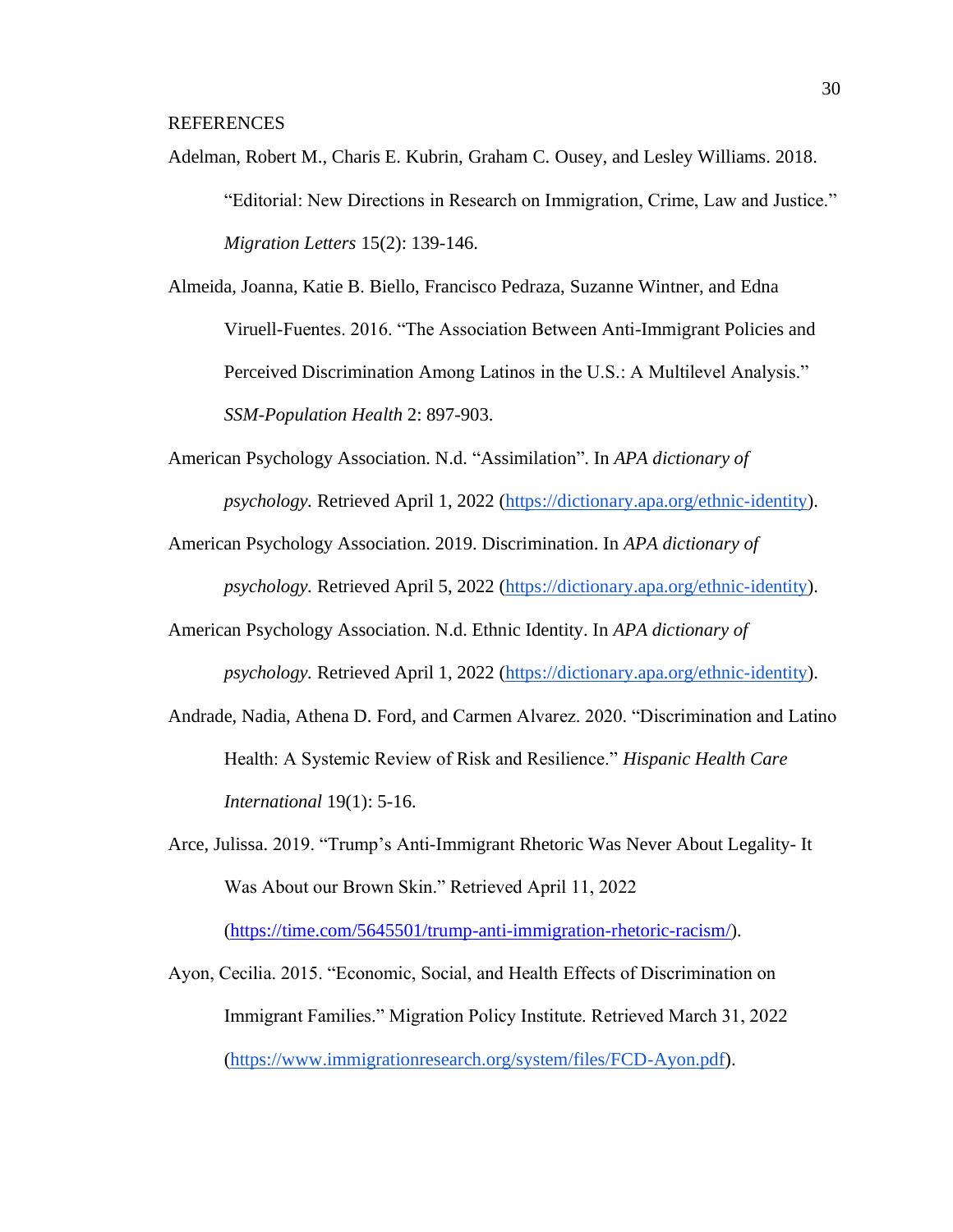- Ayon, Cecilia. 2017. "'Vivimos en Jaula de Oro': The Impact of State-Level Legislation on Immigrant Latino Families." *Journal of Immigrant and Refugee Studies* 4: 351-371.
- Ayon, Cecilia, and David Becerra. 2013. "Mexican Immigrant Families Under Siege: The Impact of Anti-Immigrant Policies, Discrimination, and the Economic Crisis." *Advances in Social Work* 14(1): 206-228.
- Bell, Kenton. 2013. "Conflict Theory." *Open Education Sociology Dictionary*. Retrieved September 30, 2021 [\(https://sociologydictionary.org/conflict-theory/\)](https://sociologydictionary.org/conflict-theory/).
- Berg, Akiah O., Ingrid Melle, Jan I. Rossberg, Kristen L. Romm, Sara Larsson, Trine V. Lagerberg, Ole A. Andreassen, and Edvard Hauff. 2011. "Perceived Discrimination is Associated with Severity of Positive and Depression/ Anxiety Symptoms in Immigrants with Psychosis: A Cross-Sectional Study." *BMC Psychiatry* 11(77).
- Blalock, Hubert M. 1967. *Toward a Theory of Minority-Group Relations.* New York: Wiley.
- Boateng, Francis D., Daniel K. Pryce, and Joselynne L. Chenane. 2021. "I May Be an Immigrant, but I Am Not a Criminal: Examining the Association Between the Presence of Immigrants and Crime Rates in Europe." *Journal of International Migration and Integration* 22(3): 1105-1124.
- Boggess, Lyndsay N., and John R. Hipp. 2010. "Violent Crime, Residential Instability and Mobility: Does the Relationship Differ in Minority Neighborhoods?" *Journal of Quantitative Criminology* 26: 351-370.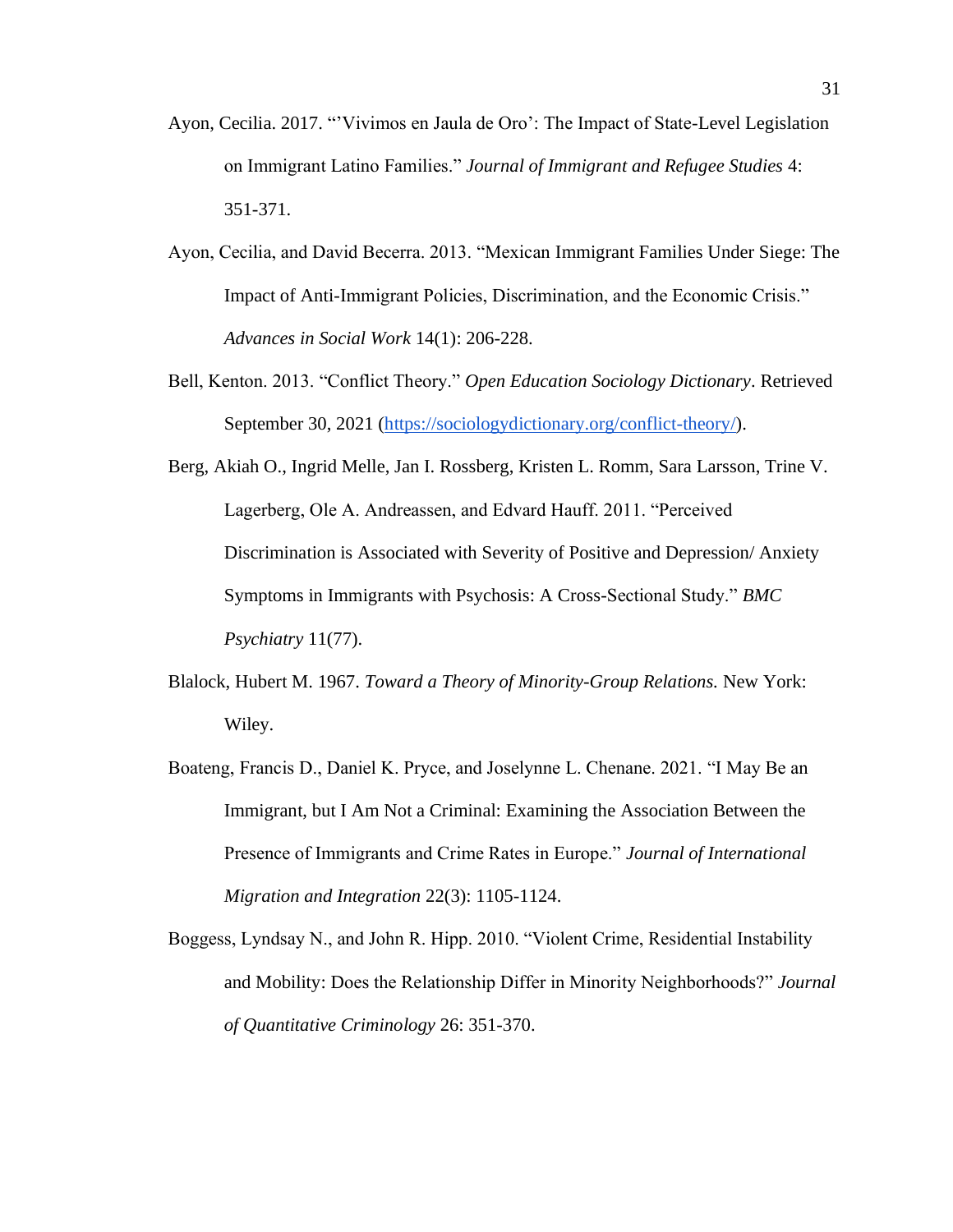- Burstein, Paul. 2003. "The Impact of Public Opinion on Public Policy: A Review and an Agenda." *Political Research Quarterly* 56(1): 29-40.
- Calavita, Kitty. 2000. "The Paradoxes of Race, Class, Identity, and 'Passing': Enforcing the Chinese Exclusion Acts, 1882-1910." *Law and Social Inquiry* 25(1):1-40.
- Chavez, Leo. 2008. *The Latino Threat: Constructing Immigrants, Citizens and the Nation*. Stanford, California; Stanford University Press.
- Craig, Maureen A., and Jennifer A. Richeson. 2014. "One the Precipice of a 'Majority Minority' America: Perceived Status Threat from the Racial Demographic Shift Affects White Americans' Political Ideology." *Psychological Science* 25(6): 1189-1197.
- Crosby, Faye J. 1984. "The Denial of Personal Discrimination." *American Behavioral Scientist* 27:371-86.

Demby, Gene. 2014. "On the Census, Who Checks 'Hispanic', Who Checks 'White', and Why". *NPR*. Retrieved February 9, 2022

[\(https://www.npr.org/sections/codeswitch/2014/06/16/321819185/on-the-census](https://www.npr.org/sections/codeswitch/2014/06/16/321819185/on-the-census-who-checks-hispanic-who-checks-white-and-why)[who-checks-hispanic-who-checks-white-and-why\)](https://www.npr.org/sections/codeswitch/2014/06/16/321819185/on-the-census-who-checks-hispanic-who-checks-white-and-why).

- Durand, Jorge, Edward Telles, and Jennifer Flashman. 2006*.* "The Demographic Foundations of the Latino Population" in *National Research Council (US) Panel on Hispanics in the United States,* edited by M. Tienda and F. Mitchell. Washington (DC); National Academies Press (US).
- Desmond, Scott A, and Charis E. Kubrin. 2009. "The Power of Place: Immigrant Communities and Adolescent Violence." *The Sociological Quarterly* 50(4): 581- 607.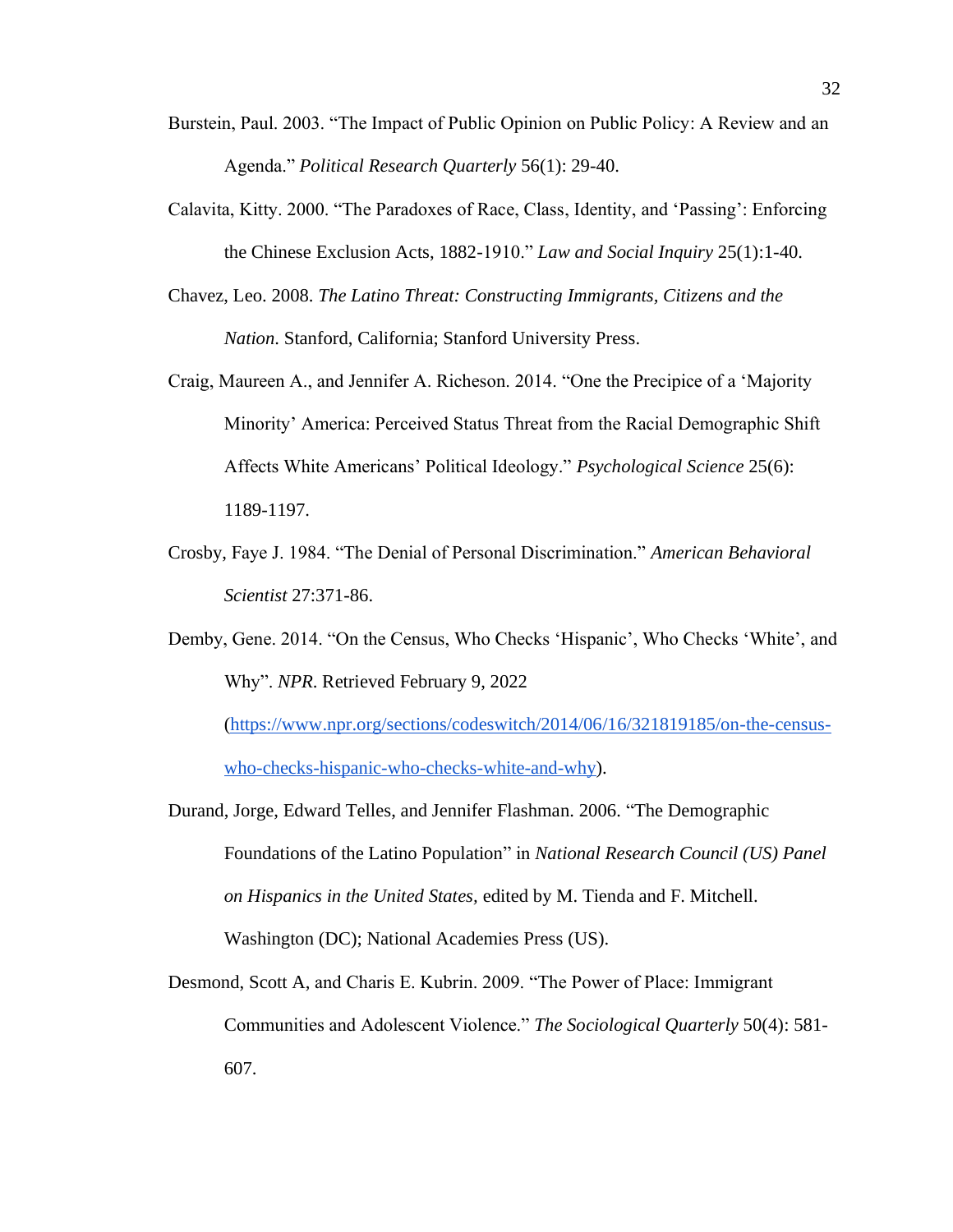Despres, Cliff. 2017. "Study: Young Latinos, Not Immigrants, Face Most Discrimination." Retrieved April 1, 2022 [\(https://salud-america.org/study-young](https://salud-america.org/study-young-latinos-not-immigrants-face-discrimination/)[latinos-not-immigrants-face-discrimination/\)](https://salud-america.org/study-young-latinos-not-immigrants-face-discrimination/).

- Ellis, Mark, Richard Wright, and Virginia Parks. 2013. "The Immigrant Household and Spatial Assimilation: Partnership, Nativity, and Neighborhood Location." *Urban Geography* 27(1): 1-19.
- Finch, Brian K., Bohdan Kolody, and William A. Vega. 2000. "Perceived Discrimination and Depression among Mexican-Origin Adults in California." *Journal of Health and Social Behaviors* 41(3): 295-313.
- Flippen, Chenoa A., and Emilio A. Parrado. 2015. "Perceived Discrimination among Latino Immigrants in New Destinations: The Case of Durham, North Carolina." *Sociological Perspectives* 58(4): 666-685.
- Flores, Antonio. 2017. "How the U.S. Hispanic Population is Changing." Pew Research Center, Retrieved February 28, 2022 [\(https://www.pewresearch.org/fact](https://www.pewresearch.org/fact-tank/2017/09/18/how-the-u-s-hispanic-population-is-changing/#:~:text=Today%2C%2034.4%25%20of%20Latinos%20are,the%20largest%20Latino%20origin%20groups)[tank/2017/09/18/how-the-u-s-hispanic-population-is](https://www.pewresearch.org/fact-tank/2017/09/18/how-the-u-s-hispanic-population-is-changing/#:~:text=Today%2C%2034.4%25%20of%20Latinos%20are,the%20largest%20Latino%20origin%20groups)[changing/#:~:text=Today%2C%2034.4%25%20of%20Latinos%20are,the%20larg](https://www.pewresearch.org/fact-tank/2017/09/18/how-the-u-s-hispanic-population-is-changing/#:~:text=Today%2C%2034.4%25%20of%20Latinos%20are,the%20largest%20Latino%20origin%20groups) [est%20Latino%20origin%20groups\)](https://www.pewresearch.org/fact-tank/2017/09/18/how-the-u-s-hispanic-population-is-changing/#:~:text=Today%2C%2034.4%25%20of%20Latinos%20are,the%20largest%20Latino%20origin%20groups).
- Flores, Elena, Jeanne M. Tschann, Juanita M. Dimas, Elizabeth A. Bachen, Lauri A. Pasch, and Cynthis L. de Groat. 2008. "Perceived Discrimination, Perceived Stress, and Mental and Physical Health Among Mexican-Origin Adults." *Hispanic Journal of Behavioral Sciences* 30(4): 401-424.
- Fussel, Elizabeth. 2011. "The Deportation Threat Dynamic and Victimization of Latino Migrants: Wage Theft and Robbery." *Sociological Quarterly* 52(4): 593-615.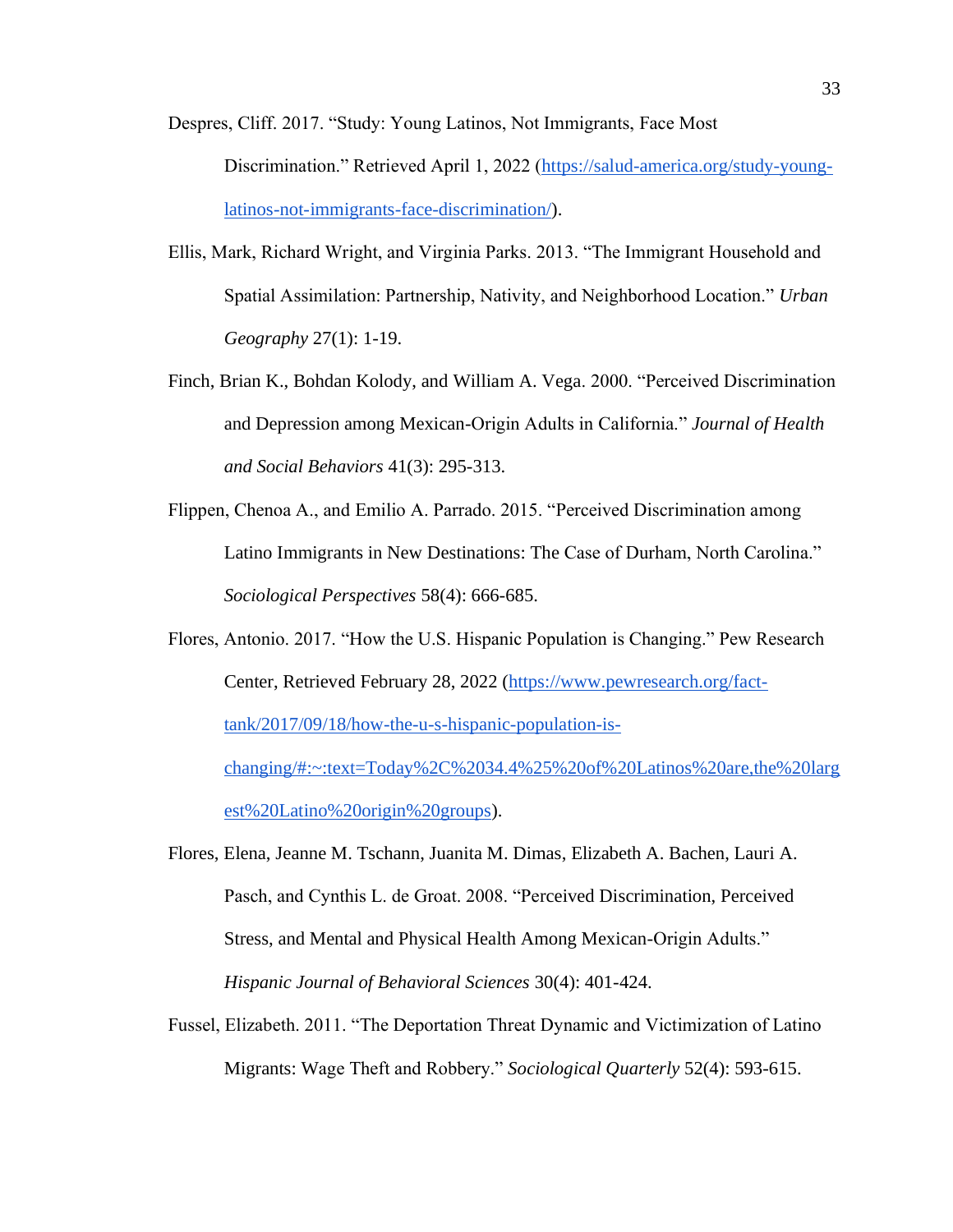George, Janel. 2021. "A Lesson on Critical Race Theory." American Bar Association. Retrieved April 7, 2022

[\(https://www.americanbar.org/groups/crsj/publications/human\\_rights\\_magazine\\_](https://www.americanbar.org/groups/crsj/publications/human_rights_magazine_home/civil-rights-reimagining-policing/a-lesson-on-critical-race-theory/) [home/civil-rights-reimagining-policing/a-lesson-on-critical-race-theory/\)](https://www.americanbar.org/groups/crsj/publications/human_rights_magazine_home/civil-rights-reimagining-policing/a-lesson-on-critical-race-theory/).

Kercher, Glen, and Connie Kuo. 2008. "Victimization of Immigrants." Crime Victims Institute. Retrieved March 31, 2021

[\(http://www.crimevictimsinstitute.org/documents/ImmigrantVictimizationfinalcor](http://www.crimevictimsinstitute.org/documents/ImmigrantVictimizationfinalcorrected.pdf) [rected.pdf\)](http://www.crimevictimsinstitute.org/documents/ImmigrantVictimizationfinalcorrected.pdf).

- Kessler, Ronald C., and Kristin D. Mickelson. 1999. "The Prevalence, Distribution, and Mental Health Correlates of Perceived Discrimination in the United States." *Journal of Health and Social Behavior* 40: 208-230.
- Krogstad, Jens M., and Luis Noe-Bustamante. 2021. "Key Facts about U.S. Latinos for National Hispanic Heritage Month." Pew Research Center. Retrieved February 28, 2022 [\(https://www.pewresearch.org/fact-tank/2021/09/09/key-facts-about-u-s](https://www.pewresearch.org/fact-tank/2021/09/09/key-facts-about-u-s-latinos-for-national-hispanic-heritage-month/)[latinos-for-national-hispanic-heritage-month/\)](https://www.pewresearch.org/fact-tank/2021/09/09/key-facts-about-u-s-latinos-for-national-hispanic-heritage-month/).
- Kwon, Soyoung, and Daehoon Han. 2019. "Discrimination, Mental Disorders, and Suicidal Ideation in Latino Adults: Decomposing the Effects of Discrimination." *Journal of Immigrant and Minority Health* 21: 143-150.

Landale, Nancy S., R.S. Oropesa, and Aggie J. Noah. 2017. "Experiencing Discrimination in Los Angeles: Latinos at the Intersection of Legal Status and Socioeconomic Status." *Social Science Research* 67: 34-48.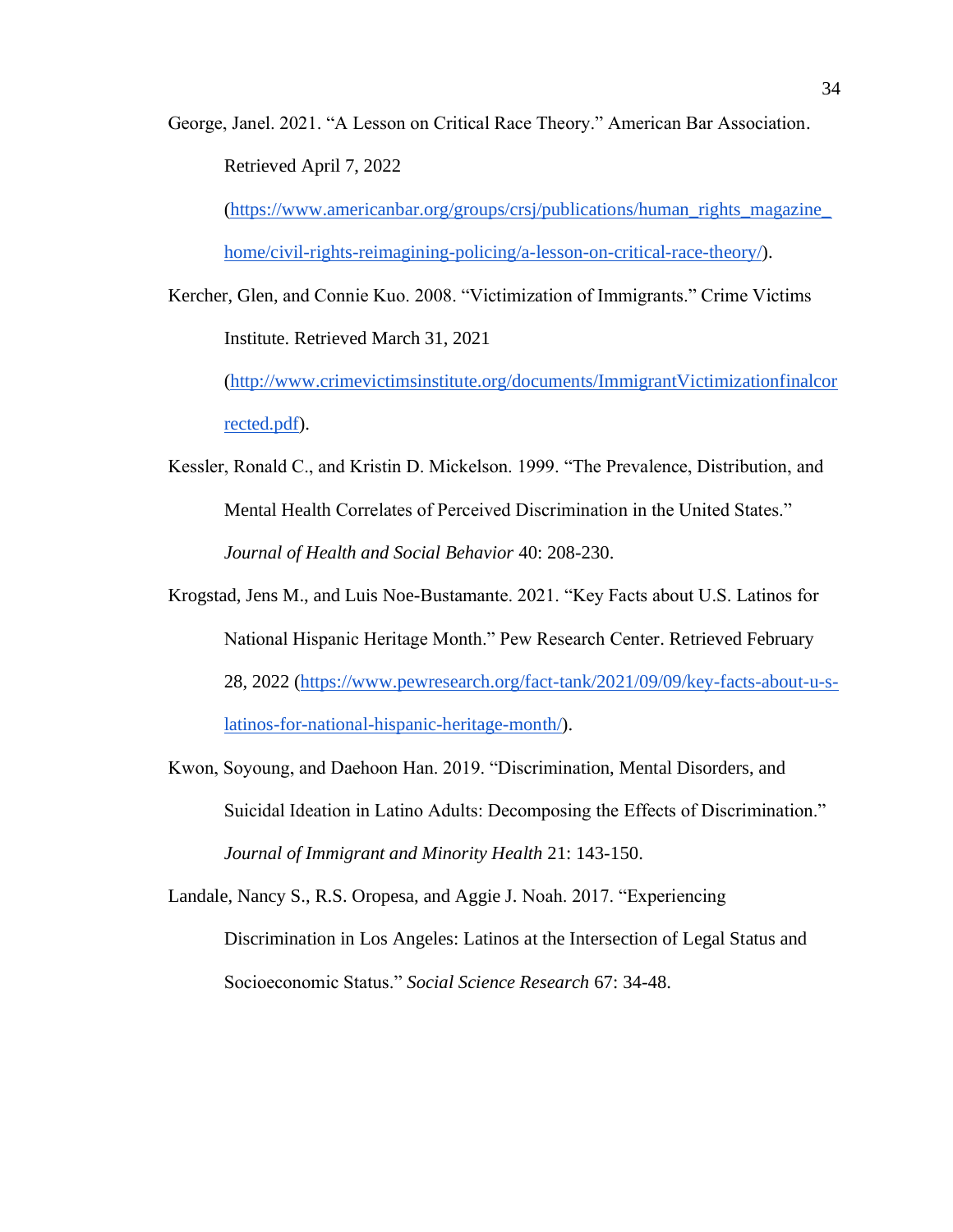- Lopez, Mark H., Jens M. Krogstad, and Jeffrey S. Passel. 2021. "Who is Hispanic?". U.S. Census Bureau. Retrieved January 24, 2022 [\(https://www.pewresearch.org/fact](https://www.pewresearch.org/fact-tank/2021/09/23/who-is-hispanic/)[tank/2021/09/23/who-is-hispanic/\)](https://www.pewresearch.org/fact-tank/2021/09/23/who-is-hispanic/).
- Martinez, Ramiro Jr., Jacob I. Stowell, and Matthew T. Lee. 2010. "Immigration and Crime in an Era of Transformation: A Longitudinal Analysis of Homicides in San Diego Neighborhoods, 1980-2000." *Criminology* 48(3): 797-829.
- McCann, Wesley S., and Francis D. Boateng. 2020. "An Examination of American Perceptions of the Immigrant-Crime Relationship." *American Journal of Criminal Justice*: 1-30.
- Menjivar, Cecilia, and Leisy J. Abrego. 2012. "Legal Violence: Immigration Law and the Lives of Central American Immigrants." *American Journal of Sociology* 117(5): 1380-1421.
- Morales, Leticia A., Scott C. Roesch, Linda C. Gallo, Kristen T. Emory, Kristine M. Molina, Patricia Gonzalez, Frank J. Penedo, Elena L. Naas-Nacher, Yanping Teng, Yu Deng, Carmen R. Isasi, Neil Schneiderman, and Elizabeth Bronoldo. 2015. "Prevalence and Correlates of Perceived Ethnic Discrimination in the Hispanic Community Health Study/ Study of Latinos Sociocultural Ancillary Study." *Journal of Latinx Psychology* 3(3): 160-176.
- Nadal, Kevin L., Silvia L. Mazzula, David P. Rivera, and Whitney Fujii-Doe. 2014. "Microaggressions and Latina/o Americans: An Analysis of Nativity, Gender, and Ethnicity." *Journal of Latina/o Psychology* 2(2): 67-78.
- Negi, Nalini J., Jennifer Siegel, Marilyn Calderon, Emilie Thomas, and Avelardo Valdez. 2019. "They Dumped Me Link Trash: The Social and Psychological Toll of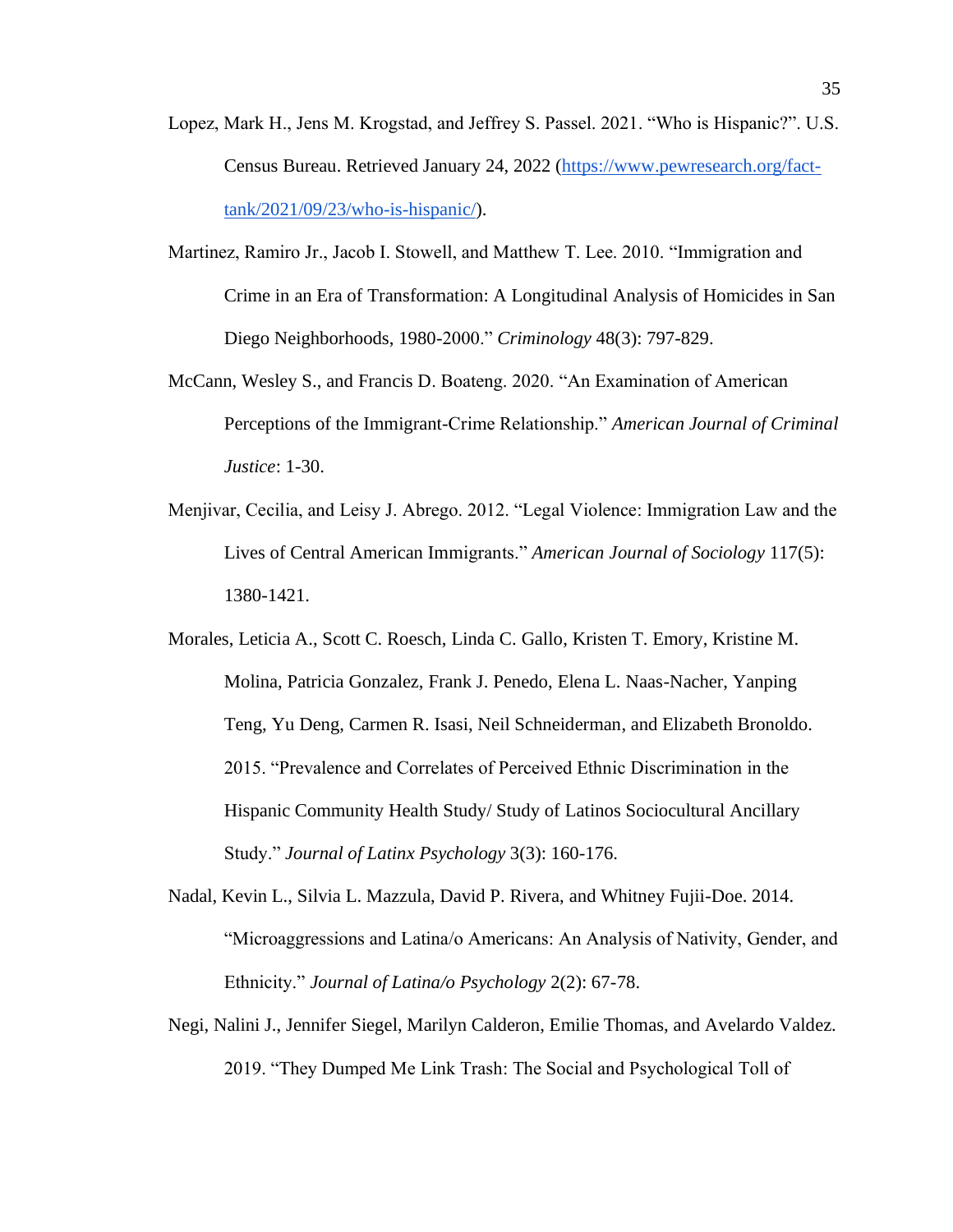Victimization on Latino Day Laborers' Lives." *American Journal of Community Psychology* 65(4): 369-380.

Noe-Bustamante, Luis. "Key Facts about U.S. Hispanics and their Diverse Heritage." Pew Research Center. Retrieved April 14, 2022

[\(https://www.pewresearch.org/fact-tank/2019/09/16/key-facts-about-u-s](https://www.pewresearch.org/fact-tank/2019/09/16/key-facts-about-u-s-hispanics/)[hispanics/\)](https://www.pewresearch.org/fact-tank/2019/09/16/key-facts-about-u-s-hispanics/).

- Noe-Bustamante, Luis, Ana G. Barrera, Khadijah Edwards, Lauren Mora, and Mark H. Lopez. 2021. "Latinos and Colorism: Majority of Latinos Say Skin Color Impacts Opportunity in America and Shapes Daily Life." Pew Research Center. Retrieved March 31, 2022 [\(https://www.pewresearch.org/hispanic/2021/11/04/majority-of](https://www.pewresearch.org/hispanic/2021/11/04/majority-of-latinos-say-skin-color-impacts-opportunity-in-america-and-shapes-daily-life/)[latinos-say-skin-color-impacts-opportunity-in-america-and-shapes-daily-life/\)](https://www.pewresearch.org/hispanic/2021/11/04/majority-of-latinos-say-skin-color-impacts-opportunity-in-america-and-shapes-daily-life/).
- PBS. 2013. "Latino Americans: Timeline of Important Dates." Retrieved January 25, 2022 [\(https://www.pbs.org/latino-americans/en/timeline/\)](https://www.pbs.org/latino-americans/en/timeline/).
- Pérez, Debra J., Lisa Fortuna, and Margarita Alegría. 2008. "Prevalence and Correlates of Everyday Discrimination among U.S. Latinos." *Journal of Community Psychology* 36(4): 421-433.
- Pew Research Center. 2019. "American Trends Panel Wave 58." Pew Research Center. Retrieved March 30, 2021

[\(https://www.pewresearch.org/hispanic/dataset/american-trends-panel-wave-58/\)](https://www.pewresearch.org/hispanic/dataset/american-trends-panel-wave-58/).

Pew Research Center. 2022. "Hispanic Population Growth and Dispersion Across U.S. Counties, 1980-2020." Retrieved April 11, 2022 [\(https://www.pewresearch.org/hispanic/interactives/hispanic-population-by-](https://www.pewresearch.org/hispanic/interactives/hispanic-population-by-county/)

[county/\)](https://www.pewresearch.org/hispanic/interactives/hispanic-population-by-county/).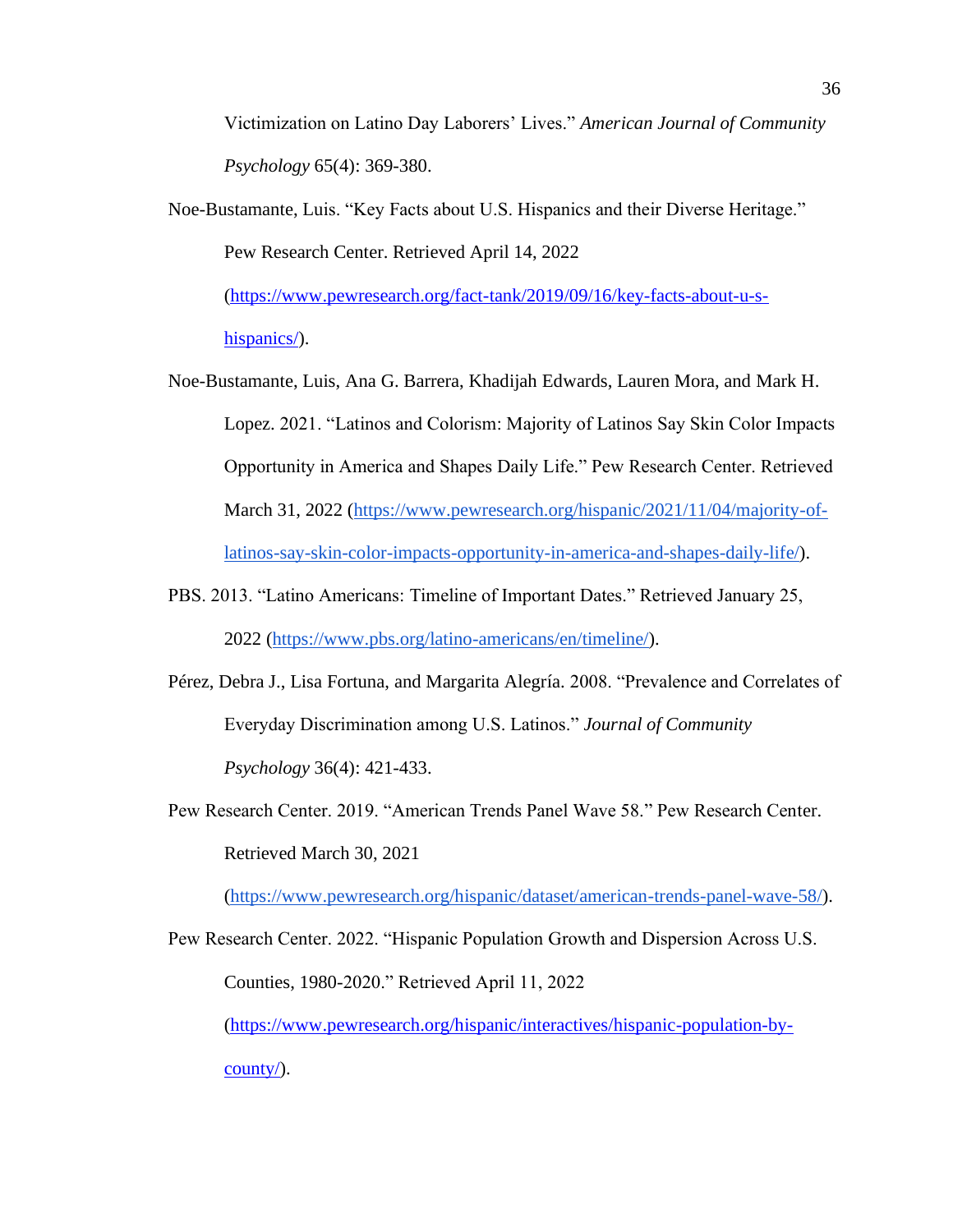- Portes, Alejandro, Robert N. Parker, and Jose A. Cobas. 1980. "Assimilation or Consciousness: Perceptions of U.S. Society among Recent Latin American Immigrants to the United States." *Social Forces* 59(1): 200-224.
- Pryce, Daniel K. 2018. "U.S. Citizens' Current Attitudes Toward Immigrants and Immigration: A Study from the General Social Survey." *Social Science Quarterly*  99(4): 1467-1483.
- Quiroga, Seline S., Dulce M. Medina, and Jennifer Glick. 2015. "In the Belly of the Beast: Effects of Anti-Immigration Policy on Latino Community Members." *American Behavioral Scientist* 53(11): 1723-1742.
- Reid, Lesley W., Harald E. Weiss, Robert M. Adelman, and Charles Jaret. 2005. "The Immigration-Crime Relationship: Evidence Across U.S. Metropolitan Areas." *Social Science Research* 34(4): 757-780.
- Reyes, Raul A. 2021. "'Manufactured Boogeyman': Latino Critical Race Theory Pioneers, Advocates Push Back." NBC News. Retrieved April 7, 2022 [\(https://www.nbcnews.com/news/latino/manufactured-boogeyman-latino-critical](https://www.nbcnews.com/news/latino/manufactured-boogeyman-latino-critical-race-theory-pioneers-advocates-rcna3965)[race-theory-pioneers-advocates-rcna3965\)](https://www.nbcnews.com/news/latino/manufactured-boogeyman-latino-critical-race-theory-pioneers-advocates-rcna3965).
- Rumbaut, Ruben. 2006. "The Making of a People" in *National Research Council (US) Panel on Hispanics in the United States,* edited by M. Tienda and F. Mitchell. Washington (DC); National Academies Press (US).
- Sheppard, Vanessa B., Karen P. Williams, Judy Wang, Vickie Shavers, and Jeanne S. Mandelblatt. 2014. "An Examination of Factors Associated with Healthcare Discrimination in Latina Immigrants: The Role of Healthcare Relationships and Language." *Journal of the National Medical Association* 106: 15-22.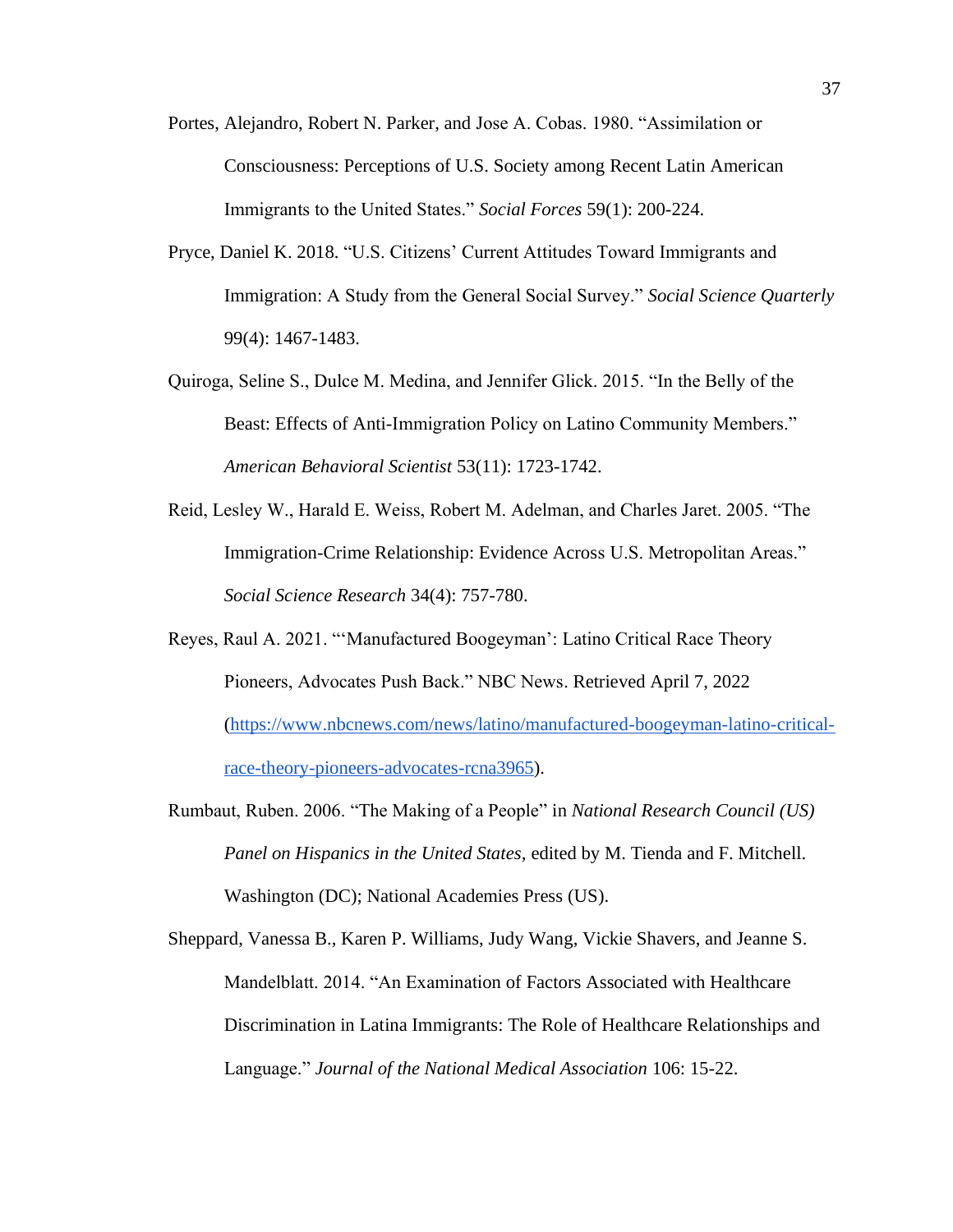- Sumption, Madeleine, and Will Somerville. 2009. "Immigration and the Labor Market: Theory, Evidence and Policy." Migration Policy Institute. Retrieved April 7, 2022 [\(https://www.migrationpolicy.org/research/immigration-and-labour-market](https://www.migrationpolicy.org/research/immigration-and-labour-market-theory-evidence-and-policy)[theory-evidence-and-policy\)](https://www.migrationpolicy.org/research/immigration-and-labour-market-theory-evidence-and-policy).
- Theodore, Nik, and Robert Habans. 2016. "Policing Immigrant Communities: Latino Perception of Police Involvement in Immigration Enforcement." *Journal of Ethnic and Migration Studies* 42: 970-988.
- Tienda, Marta, and Susana M. Sánchez. 2013. "Latin American Immigration to the United States." *Daedalus* 142(3): 48-64.
- Torres, Lucas. 2010. "A Daily Diary Investigation of Latino Ethnic Identity, Discrimination, and Depression." *Cultural Diversity and Ethnic Minority Psychology* 16(4): 561-568.
- U.S. Census Bureau. 2021. "Race and Ethnicity in the United States: 2010 Census and 2020 Census." U.S. Census Bureau. Retrieved January 24, 2022 [\(https://www.census.gov/library/visualizations/interactive/race-and-ethnicity-in](https://www.census.gov/library/visualizations/interactive/race-and-ethnicity-in-the-united-state-2010-and-2020-census.html)[the-united-state-2010-and-2020-census.html\)](https://www.census.gov/library/visualizations/interactive/race-and-ethnicity-in-the-united-state-2010-and-2020-census.html).
- U.S. Census Bureau. 2021. "U.S. Decennial Census Measurement of Race and Ethnicity Across the Decades: 1790-2020". U.S. Census Bureau. Retrieved February 10, 2022 [\(https://www.census.gov/library/visualizations/interactive/decennial-census](https://www.census.gov/library/visualizations/interactive/decennial-census-measurement-of-race-and-ethnicity-across-the-decades-1790-2020.html)[measurement-of-race-and-ethnicity-across-the-decades-1790-2020.html\)](https://www.census.gov/library/visualizations/interactive/decennial-census-measurement-of-race-and-ethnicity-across-the-decades-1790-2020.html).
- Verrissimo, Angie D. O., Christine E. Grella, Hortensia Amaro, and Gilbert C. Gee. 2014. "Discrimination and Substance Use Disorders Among Latinos: The Role of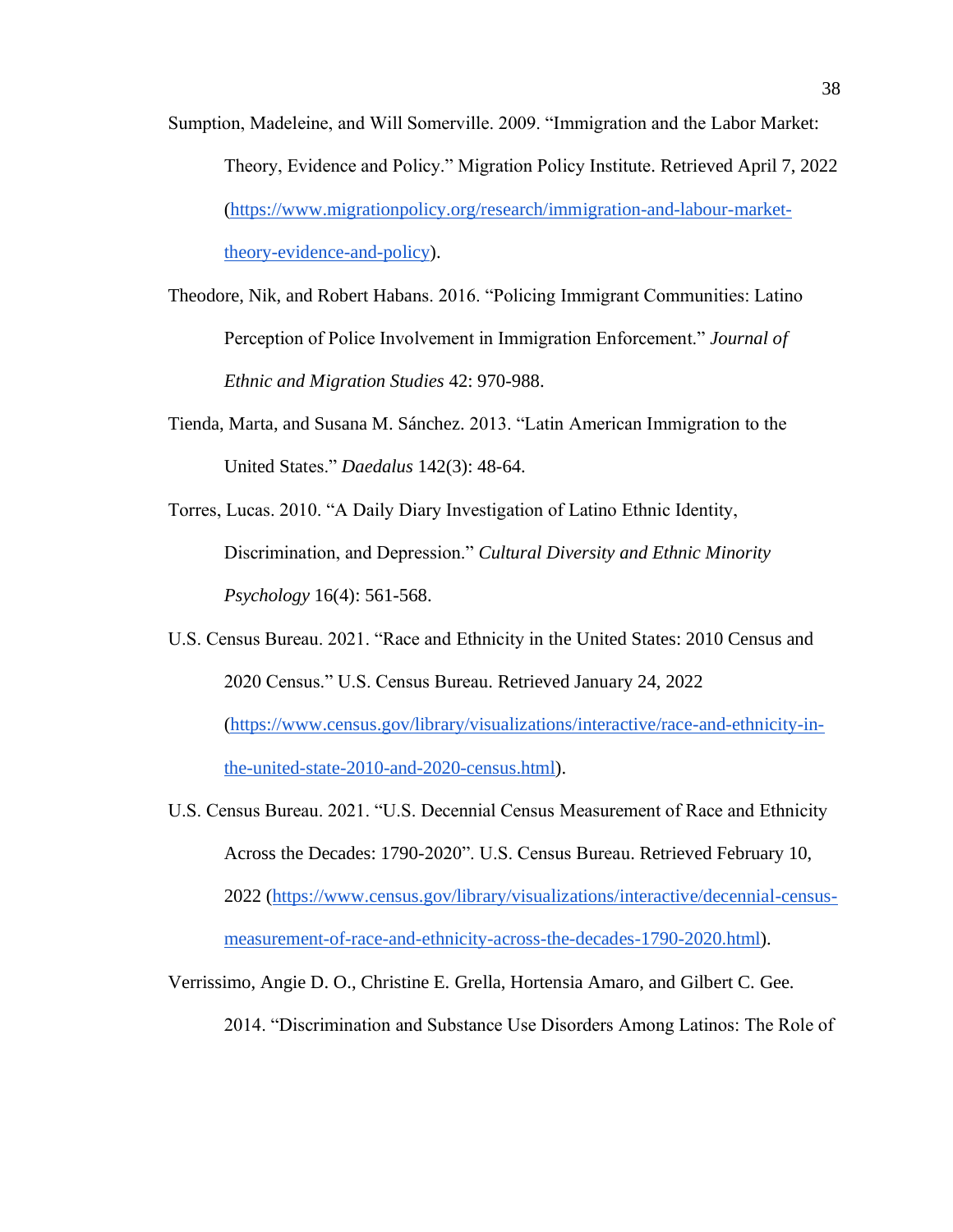Gender, Nativity and Ethnicity." *American Journal of Public Health* 104(8): 1421-1428.

Wei, Kai, and Yu-Ru Lin. 2016. "The Evolution of Latino Threat Narrative From 1997- 2014." IConference 2016 Proceedings. Retrieved April 7, 2022 [\(https://www.ideals.illinois.edu/handle/2142/89416\)](https://www.ideals.illinois.edu/handle/2142/89416).

Wheeler, Krista, Weiyan Zhao, Kelly Kelleher, Lorann Stallones, and Huiyun Xiang. 2010. "Immigrants as Crime Victims: Experiences of Personal Nonfatal Victimization." *American Journal of Industrial Medicine* 53: 435-443.

Zaykowski, Heather. 2010. "Racial Disparities in Hate Crime Reporting." *Violence and Victims* 25(3): 378-394.